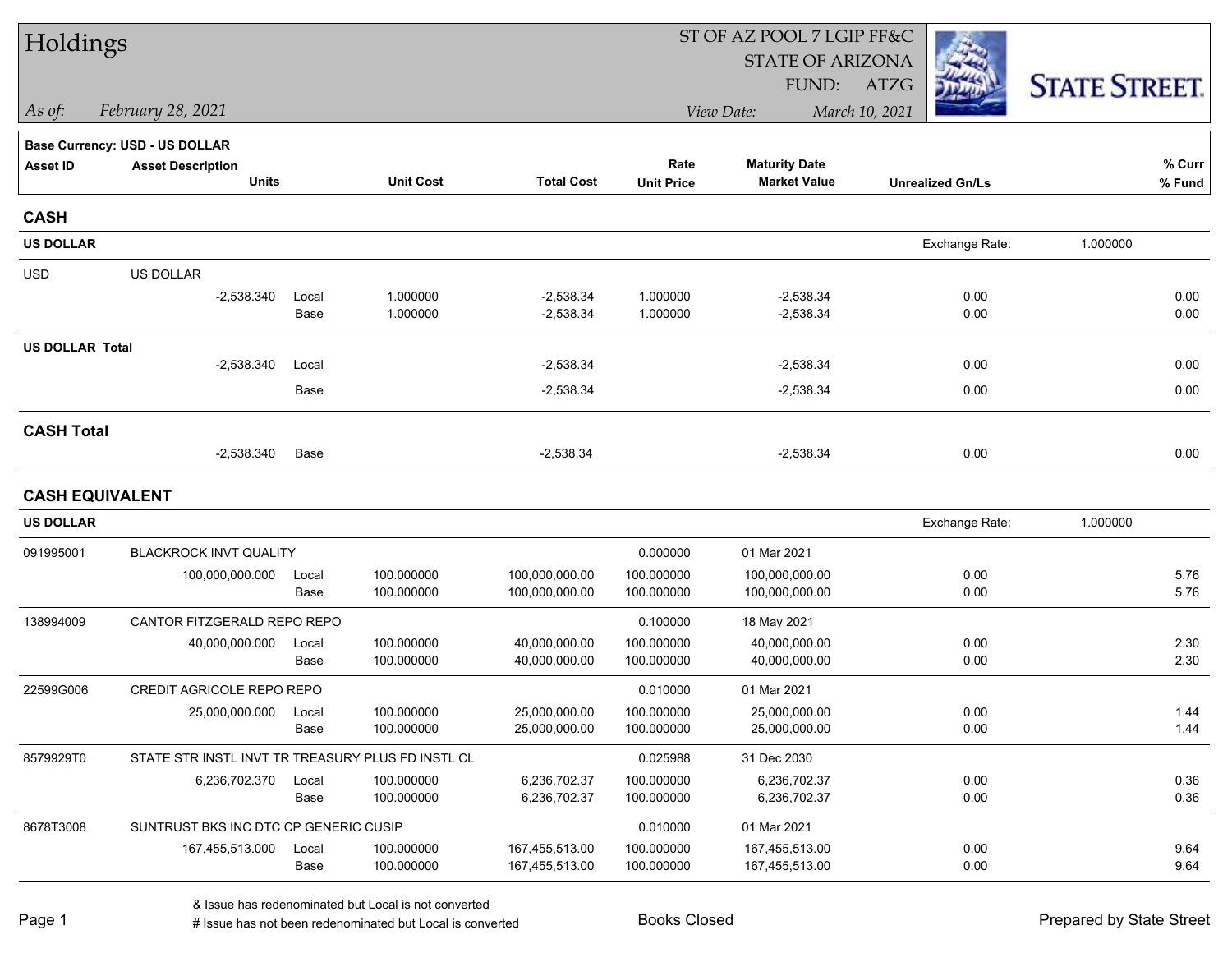| Holdings        |                                          |       |                  |                   |                   |                         |                |                         |                      |
|-----------------|------------------------------------------|-------|------------------|-------------------|-------------------|-------------------------|----------------|-------------------------|----------------------|
|                 |                                          |       |                  |                   |                   | <b>STATE OF ARIZONA</b> |                |                         |                      |
|                 |                                          |       |                  |                   |                   | FUND:                   | <b>ATZG</b>    |                         | <b>STATE STREET.</b> |
| $\vert$ As of:  | February 28, 2021                        |       |                  |                   |                   | View Date:              | March 10, 2021 |                         |                      |
|                 |                                          |       |                  |                   |                   |                         |                |                         |                      |
|                 | <b>Base Currency: USD - US DOLLAR</b>    |       |                  |                   | Rate              | <b>Maturity Date</b>    |                |                         | % Curr               |
| <b>Asset ID</b> | <b>Asset Description</b><br><b>Units</b> |       | <b>Unit Cost</b> | <b>Total Cost</b> | <b>Unit Price</b> | <b>Market Value</b>     |                | <b>Unrealized Gn/Ls</b> | % Fund               |
| 8678T3008       | SUNTRUST BKS INC DTC CP GENERIC CUSIP    |       |                  |                   | 0.080000          | 03 Mar 2021             |                |                         |                      |
|                 | 40,000,000.000                           | Local | 100.000000       | 40,000,000.00     | 100.000000        | 40,000,000.00           |                | 0.00                    | 2.30                 |
|                 |                                          | Base  | 100.000000       | 40,000,000.00     | 100.000000        | 40,000,000.00           |                | 0.00                    | 2.30                 |
| 9127962Y4       | TREASURY BILL 05/21 0.00000              |       |                  |                   | 0.087000          | 20 May 2021             |                |                         |                      |
|                 | 10,000,000.000                           | Local | 99.980667        | 9,998,066.67      | 99.980667         | 9,998,066.67            |                | 0.00                    | 0.58                 |
|                 |                                          | Base  | 99.980667        | 9,998,066.67      | 99.980667         | 9,998,066.67            |                | 0.00                    | 0.58                 |
| 9127964F3       | TREASURY BILL 03/21 0.00000              |       |                  |                   | 0.075000          | 04 Mar 2021             |                |                         |                      |
|                 | 30,000,000.000                           | Local | 99.999297        | 29,999,789.17     | 99.999297         | 29,999,789.17           |                | 0.00                    | 1.73                 |
|                 |                                          | Base  | 99.999297        | 29,999,789.17     | 99.999297         | 29,999,789.17           |                | 0.00                    | 1.73                 |
| 9127964M8       | TREASURY BILL 03/21 0.00000              |       |                  |                   | 0.101300          | 11 Mar 2021             |                |                         |                      |
|                 | 20,000,000.000                           | Local | 99.996926        | 19,999,385.28     | 99.996926         | 19,999,385.28           |                | 0.00                    | 1.15                 |
|                 |                                          | Base  | 99.996926        | 19,999,385.28     | 99.996926         | 19,999,385.28           |                | 0.00                    | 1.15                 |
| 9127964N6       | TREASURY BILL 03/21 0.00000              |       |                  |                   | 0.073000          | 18 Mar 2021             |                |                         |                      |
|                 | 20,000,000.000                           | Local | 99.996000        | 19,999,200.06     | 99.996000         | 19,999,200.06           |                | 0.00                    | 1.15                 |
|                 |                                          | Base  | 99.996000        | 19,999,200.06     | 99.996000         | 19,999,200.06           |                | 0.00                    | 1.15                 |
| 9127964P1       | TREASURY BILL 04/21 0.00000              |       |                  |                   | 0.078900          | 01 Apr 2021             |                |                         |                      |
|                 | 10,000,000.000                           | Local | 99.993206        | 9,999,320.58      | 99.993206         | 9,999,320.58            |                | 0.00                    | 0.58                 |
|                 |                                          | Base  | 99.993206        | 9,999,320.58      | 99.993206         | 9,999,320.58            |                | 0.00                    | 0.58                 |
| 9127965A3       | TREASURY BILL 05/21 0.00000              |       |                  |                   | 0.087500          | 06 May 2021             |                |                         |                      |
|                 | 20,000,000.000                           | Local | 99.983958        | 19,996,791.67     | 99.983958         | 19,996,791.67           |                | 0.00                    | 1.15                 |
|                 |                                          | Base  | 99.983958        | 19,996,791.67     | 99.983958         | 19,996,791.67           |                | 0.00                    | 1.15                 |
| 912796A25       | TREASURY BILL 05/21 0.00000              |       |                  |                   | 0.087500          | 13 May 2021             |                |                         |                      |
|                 | 10,000,000.000                           | Local | 99.982257        | 9,998,225.69      | 99.982257         | 9,998,225.69            |                | 0.00                    | 0.58                 |
|                 |                                          | Base  | 99.982257        | 9,998,225.69      | 99.982257         | 9,998,225.69            |                | 0.00                    | 0.58                 |
| 912796A33       | TREASURY BILL 05/21 0.00000              |       |                  |                   | 0.082000          | 27 May 2021             |                |                         |                      |
|                 | 10,000,000.000                           | Local | 99.980183        | 9,998,018.33      | 99.980183         | 9,998,018.33            |                | 0.00                    | 0.58                 |
|                 |                                          | Base  | 99.980183        | 9,998,018.33      | 99.980183         | 9,998,018.33            |                | 0.00                    | 0.58                 |
| 912796C23       | TREASURY BILL 03/21 0.00000              |       |                  |                   | 0.077500          | 02 Mar 2021             |                |                         |                      |
|                 | 30,000,000.000                           | Local | 99.999781        | 29,999,934.16     | 99.999781         | 29,999,934.16           |                | 0.00                    | 1.73                 |
|                 |                                          | Base  | 99.999781        | 29,999,934.16     | 99.999781         | 29,999,934.16           |                | 0.00                    | 1.73                 |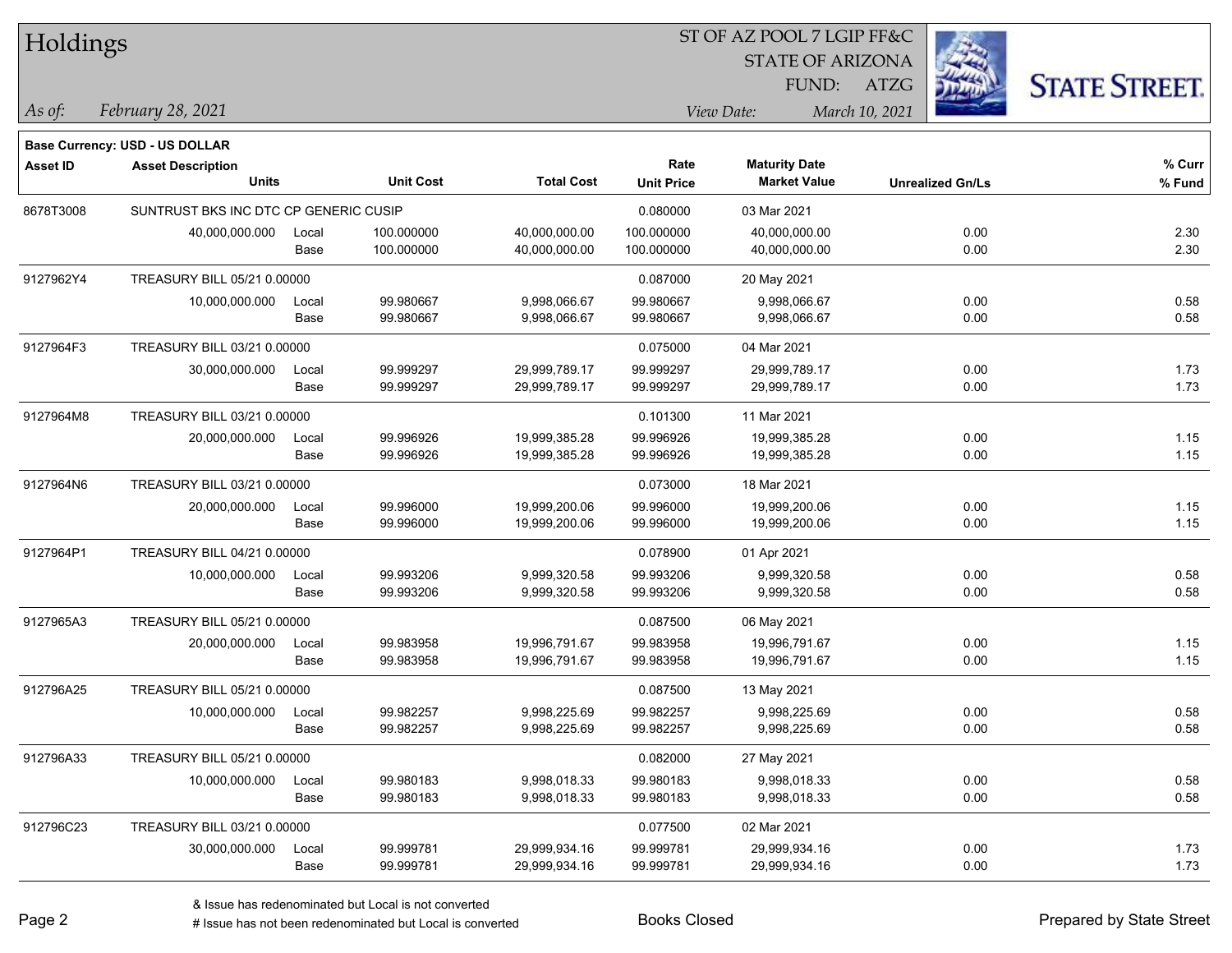| <b>Holdings</b> |                                                 |       |                  |                   | 51 OF AZ POOL 7 LGIP FF&C |                         |                |                         |                      |
|-----------------|-------------------------------------------------|-------|------------------|-------------------|---------------------------|-------------------------|----------------|-------------------------|----------------------|
|                 |                                                 |       |                  |                   |                           | <b>STATE OF ARIZONA</b> |                |                         |                      |
|                 |                                                 |       |                  |                   |                           |                         | FUND: ATZG     |                         | <b>STATE STREET.</b> |
| As of:          | February 28, 2021                               |       |                  |                   |                           | View Date:              | March 10, 2021 |                         |                      |
|                 | <b>Base Currency: USD - US DOLLAR</b>           |       |                  |                   |                           |                         |                |                         |                      |
| <b>Asset ID</b> | <b>Asset Description</b>                        |       |                  |                   | Rate                      | <b>Maturity Date</b>    |                |                         | % Curr               |
|                 | <b>Units</b>                                    |       | <b>Unit Cost</b> | <b>Total Cost</b> | <b>Unit Price</b>         | <b>Market Value</b>     |                | <b>Unrealized Gn/Ls</b> | % Fund               |
| 921FRK000       | BMO TRIPARTY MTGE CLAS/ISIT/RTRP MATU//20121224 |       |                  |                   | 0.010000                  | 01 Mar 2021             |                |                         |                      |
|                 | 15,000,000.000                                  | Local | 100.000000       | 15,000,000.00     | 100.000000                | 15,000,000.00           |                | 0.00                    | 0.86                 |
|                 |                                                 | Base  | 100.000000       | 15,000,000.00     | 100.000000                | 15,000,000.00           |                | 0.00                    | 0.86                 |
| 921FRK000       | BMO TRIPARTY MTGE CLAS/ISIT/RTRP MATU//20121224 |       |                  |                   | 0.060000                  | 01 Mar 2021             |                |                         |                      |
|                 | 40,000,000.000                                  | Local | 100.000000       | 40,000,000.00     | 100.000000                | 40,000,000.00           |                | 0.00                    | 2.30                 |
|                 |                                                 | Base  | 100.000000       | 40,000,000.00     | 100.000000                | 40,000,000.00           |                | 0.00                    | 2.30                 |
| 926NKW009       | AMHERST PIERPONT 04/15 VAR                      |       |                  |                   | 0.080000                  | 04 Mar 2021             |                |                         |                      |
|                 | 30,000,000.000                                  | Local | 100.000000       | 30,000,000.00     | 100.000000                | 30,000,000.00           |                | 0.00                    | 1.73                 |
|                 |                                                 | Base  | 100.000000       | 30,000,000.00     | 100.000000                | 30,000,000.00           |                | 0.00                    | 1.73                 |
| 926NKW009       | AMHERST PIERPONT 04/15 VAR                      |       |                  |                   | 0.070000                  | 08 Mar 2021             |                |                         |                      |
|                 | 30,000,000.000                                  | Local | 100.000000       | 30,000,000.00     | 100.000000                | 30,000,000.00           |                | 0.00                    | 1.73                 |
|                 |                                                 | Base  | 100.000000       | 30,000,000.00     | 100.000000                | 30,000,000.00           |                | 0.00                    | 1.73                 |
| 927YHY004       | RBC CAPITAL MARKETS REPO 04/16 VAR              |       |                  |                   | 0.040000                  | 05 Mar 2021             |                |                         |                      |
|                 | 50,000,000.000                                  | Local | 100.000000       | 50,000,000.00     | 100.000000                | 50,000,000.00           |                | 0.00                    | 2.88                 |
|                 |                                                 | Base  | 100.000000       | 50,000,000.00     | 100.000000                | 50,000,000.00           |                | 0.00                    | 2.88                 |
| 935MUR901       | WESTERN ALLIANCE BANK                           |       |                  |                   | 0.200000                  | 24 Jun 2021             |                |                         |                      |
|                 | 10,000,000.000                                  | Local | 100.000000       | 10,000,000.00     | 100.000000                | 10,000,000.00           |                | 0.00                    | 0.58                 |
|                 |                                                 | Base  | 100.000000       | 10,000,000.00     | 100.000000                | 10,000,000.00           |                | 0.00                    | 0.58                 |
| 978UHK000       | DAIWA CAPITAL MARKETS REPO                      |       |                  |                   | 0.010000                  | 01 Mar 2021             |                |                         |                      |
|                 | 30,965,337.660                                  | Local | 100.000000       | 30,965,337.66     | 100.000000                | 30,965,337.66           |                | 0.00                    | 1.78                 |
|                 |                                                 | Base  | 100.000000       | 30,965,337.66     | 100.000000                | 30,965,337.66           |                | 0.00                    | 1.78                 |
| 979QHR003       | SOUTH STREET REPO                               |       |                  |                   | 0.050000                  | 04 Mar 2021             |                |                         |                      |
|                 | 50,000,000.000                                  | Local | 100.000000       | 50,000,000.00     | 100.000000                | 50,000,000.00           |                | 0.00                    | 2.88                 |
|                 |                                                 | Base  | 100.000000       | 50,000,000.00     | 100.000000                | 50,000,000.00           |                | 0.00                    | 2.88                 |
| 979QRC005       | <b>BANK OF AMERICA REPO</b>                     |       |                  |                   | 0.010000                  | 01 Mar 2021             |                |                         |                      |
|                 | 24,530,415.350                                  | Local | 100.000000       | 24,530,415.35     | 100.000000                | 24,530,415.35           |                | 0.00                    | 1.41                 |
|                 |                                                 | Base  | 100.000000       | 24,530,415.35     | 100.000000                | 24,530,415.35           |                | 0.00                    | 1.41                 |
| 979RFJ001       | ALLIANCE BANK OF ARIZONA MONEY                  |       |                  |                   | 0.050000                  | 01 Mar 2021             |                |                         |                      |
|                 | 2,535.800                                       | Local | 100.000000       | 2,535.80          | 100.000000                | 2,535.80                |                | 0.00                    | 0.00                 |
|                 |                                                 | Base  | 100.000000       | 2,535.80          | 100.000000                | 2,535.80                |                | 0.00                    | 0.00                 |

 $ST$  OF AZ POOL 7 LCIP FF&C

# Issue has not been redenominated but Local is converted Books Closed Prepared by State Street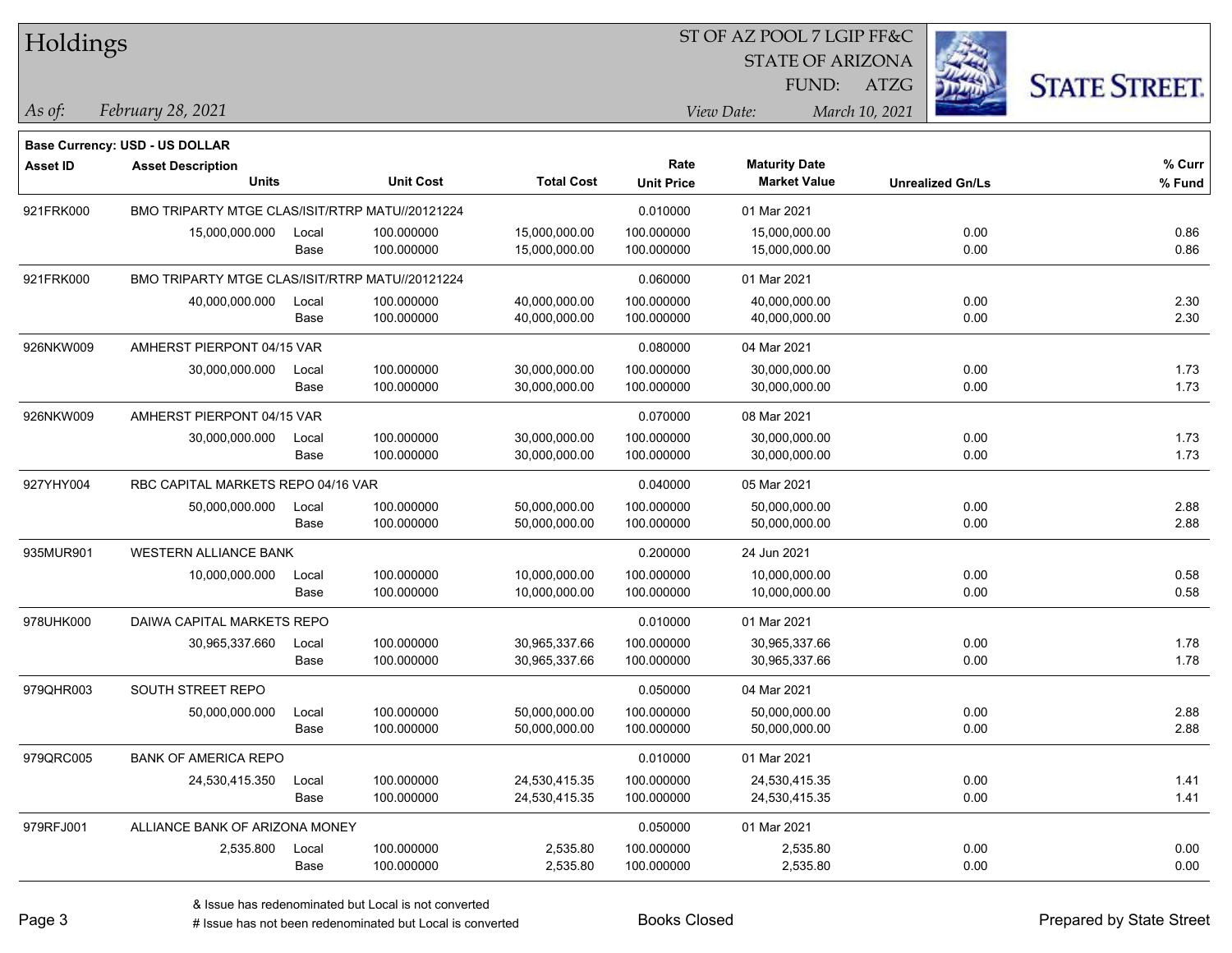| Holdings               |                                       |       |                  |                   |                   | ST OF AZ POOL 7 LGIP FF&C |                         |                      |
|------------------------|---------------------------------------|-------|------------------|-------------------|-------------------|---------------------------|-------------------------|----------------------|
|                        |                                       |       |                  |                   |                   | <b>STATE OF ARIZONA</b>   |                         |                      |
|                        |                                       |       |                  |                   |                   | FUND:                     | <b>ATZG</b>             | <b>STATE STREET.</b> |
| As of:                 | February 28, 2021                     |       |                  |                   |                   | View Date:                | March 10, 2021          |                      |
|                        | <b>Base Currency: USD - US DOLLAR</b> |       |                  |                   |                   |                           |                         |                      |
| <b>Asset ID</b>        | <b>Asset Description</b>              |       |                  |                   | Rate              | <b>Maturity Date</b>      |                         | % Curr               |
|                        | <b>Units</b>                          |       | <b>Unit Cost</b> | <b>Total Cost</b> | <b>Unit Price</b> | <b>Market Value</b>       | <b>Unrealized Gn/Ls</b> | % Fund               |
| 985FHY004              | MITSUBISHI UFJ REPO                   |       |                  |                   | 0.070000          | 01 Mar 2021               |                         |                      |
|                        | 40,000,000.000                        | Local | 100.000000       | 40,000,000.00     | 100.000000        | 40,000,000.00             | 0.00                    | 2.30                 |
|                        |                                       | Base  | 100.000000       | 40,000,000.00     | 100.000000        | 40,000,000.00             | 0.00                    | 2.30                 |
| 985FHY004              | MITSUBISHI UFJ REPO                   |       |                  |                   | 0.060000          | 08 Mar 2021               |                         |                      |
|                        | 30,000,000.000                        | Local | 100.000000       | 30,000,000.00     | 100.000000        | 30,000,000.00             | 0.00                    | 1.73                 |
|                        |                                       | Base  | 100.000000       | 30,000,000.00     | 100.000000        | 30,000,000.00             | 0.00                    | 1.73                 |
| <b>US DOLLAR Total</b> |                                       |       |                  |                   |                   |                           |                         |                      |
|                        | 889,190,504.180                       | Local |                  | 889,179,235.79    |                   | 889,179,235.79            | 0.00                    | 51.19                |
|                        |                                       | Base  |                  | 889,179,235.79    |                   | 889,179,235.79            | 0.00                    | 51.19                |
|                        | <b>CASH EQUIVALENT Total</b>          |       |                  |                   |                   |                           |                         |                      |
|                        | 889,190,504.180                       | Base  |                  | 889,179,235.79    |                   | 889,179,235.79            | 0.00                    | 51.19                |
| <b>FIXED INCOME</b>    |                                       |       |                  |                   |                   |                           |                         |                      |
| <b>US DOLLAR</b>       |                                       |       |                  |                   |                   |                           | Exchange Rate:          | 1.000000             |
| 9127962F5              | TREASURY BILL 03/21 0.00000           |       |                  |                   | 0.010000          | 25 Mar 2021               |                         |                      |
|                        | 30,000,000.000                        | Local | 99.993811        | 29,998,143.31     | 99.997500         | 29,999,250.00             | 1,106.69                | 1.73                 |
|                        |                                       | Base  | 99.993811        | 29,998,143.31     | 99.997500         | 29,999,250.00             | 1,106.69                | 1.73                 |
| 9127962J7              | TREASURY BILL 10/20 0.00000           |       |                  |                   |                   | 01 Oct 2020               |                         |                      |
|                        | 0.000                                 | Local | 0.000000         | $-0.07$           | 0.000000          | 0.00                      | 0.07                    | 0.00                 |
|                        |                                       | Base  | 0.000000         | $-0.07$           | 0.000000          | 0.00                      | 0.07                    | 0.00                 |
| 9127962Q1              | TREASURY BILL 04/21 0.00000           |       |                  |                   | 0.010000          | 22 Apr 2021               |                         |                      |
|                        | 50,000,000.000 Local                  |       | 99.987029        | 49,993,514.34     | 99.995306         | 49,997,653.00             | 4,138.66                | 2.88                 |
|                        |                                       | Base  | 99.987029        | 49,993,514.34     | 99.995306         | 49,997,653.00             | 4,138.66                | 2.88                 |
| 9127962R9              | TREASURY BILL 10/20 0.00000           |       |                  |                   |                   | 15 Oct 2020               |                         |                      |
|                        | 0.000                                 | Local | 0.000000         | $-163.89$         | 0.000000          | 0.00                      | 163.89                  | 0.00                 |
|                        |                                       | Base  | 0.000000         | $-163.89$         | 0.000000          | 0.00                      | 163.89                  | 0.00                 |
| 9127963C1              | TREASURY BILL 07/20 0.00000           |       |                  |                   | 0.010000          | 07 Jul 2020               |                         |                      |
|                        | 0.000                                 | Local | 0.000000         | 2,945.91          | 0.000000          | 0.00                      | $-2,945.91$             | 0.00                 |
|                        |                                       | Base  | 0.000000         | 2,945.91          | 0.000000          | 0.00                      | $-2,945.91$             | 0.00                 |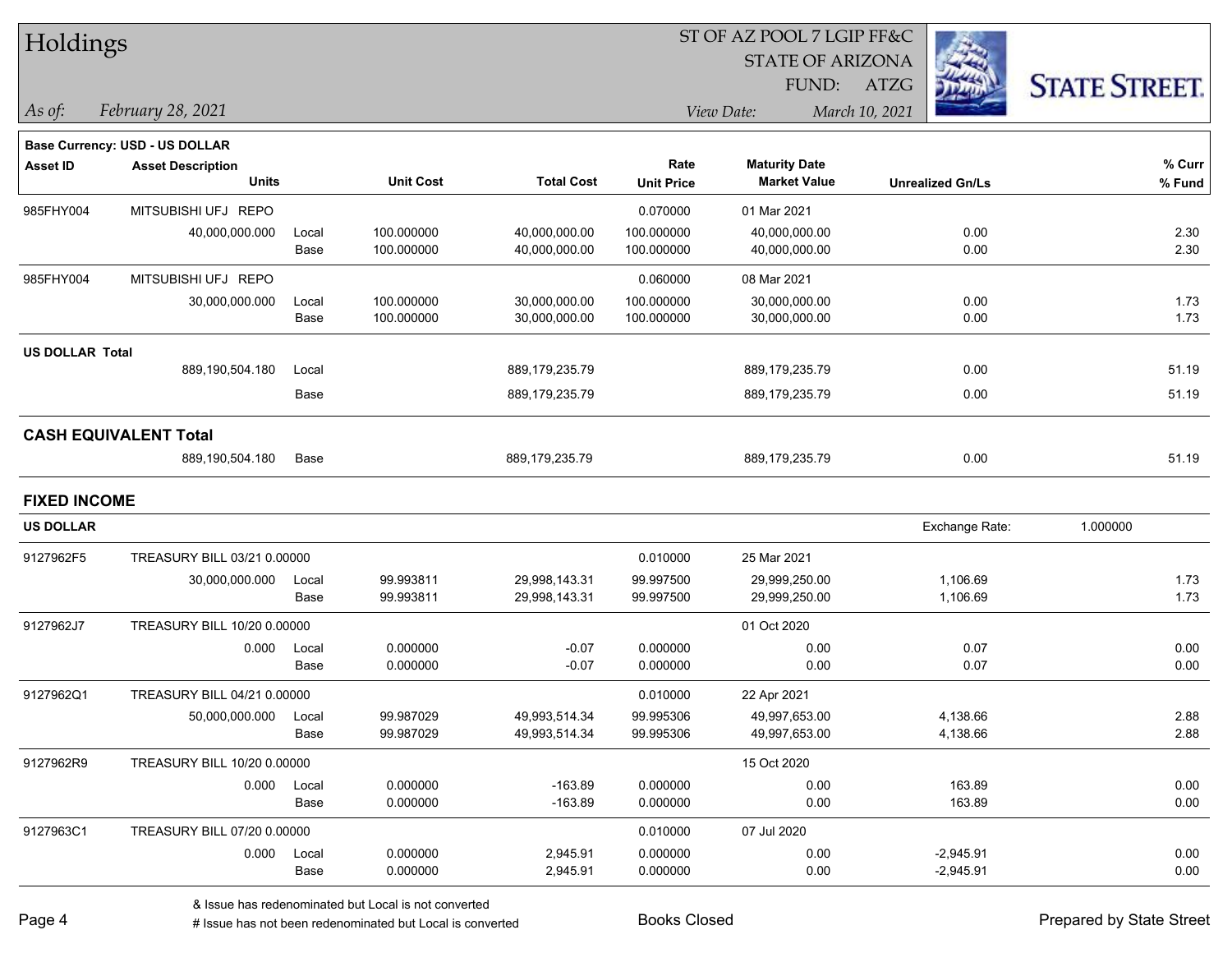| Holdings        |                                       |       |                  |                   | ST OF AZ POOL 7 LGIP FF&C |                                             |                         |                      |
|-----------------|---------------------------------------|-------|------------------|-------------------|---------------------------|---------------------------------------------|-------------------------|----------------------|
|                 |                                       |       |                  |                   |                           | <b>STATE OF ARIZONA</b>                     |                         |                      |
|                 |                                       |       |                  |                   |                           | FUND: ATZG                                  |                         | <b>STATE STREET.</b> |
| $\vert$ As of:  | February 28, 2021                     |       |                  |                   |                           | View Date:                                  | March 10, 2021          |                      |
|                 |                                       |       |                  |                   |                           |                                             |                         |                      |
|                 | <b>Base Currency: USD - US DOLLAR</b> |       |                  |                   | Rate                      |                                             |                         | % Curr               |
| <b>Asset ID</b> | <b>Asset Description</b><br>Units     |       | <b>Unit Cost</b> | <b>Total Cost</b> | <b>Unit Price</b>         | <b>Maturity Date</b><br><b>Market Value</b> | <b>Unrealized Gn/Ls</b> | % Fund               |
| 9127963F4       | TREASURY BILL 07/20 0.00000           |       |                  |                   | 0.010000                  | 21 Jul 2020                                 |                         |                      |
|                 | 0.000                                 | Local | 0.000000         | $-0.01$           | 0.000000                  | 0.00                                        | 0.01                    | 0.00                 |
|                 |                                       | Base  | 0.000000         | $-0.01$           | 0.000000                  | 0.00                                        | 0.01                    | 0.00                 |
| 9127963G2       | TREASURY BILL 07/20 0.00000           |       |                  |                   | 0.010000                  | 28 Jul 2020                                 |                         |                      |
|                 | 0.000                                 | Local | 0.000000         | $-0.04$           | 0.000000                  | 0.00                                        | 0.04                    | 0.00                 |
|                 |                                       | Base  | 0.000000         | $-0.04$           | 0.000000                  | 0.00                                        | 0.04                    | 0.00                 |
| 9127963M9       | TREASURY BILL 08/20 0.00000           |       |                  |                   | 0.010000                  | 04 Aug 2020                                 |                         |                      |
|                 | 0.000                                 | Local | 0.000000         | 3,766.02          | 0.000000                  | 0.00                                        | $-3,766.02$             | 0.00                 |
|                 |                                       | Base  | 0.000000         | 3,766.02          | 0.000000                  | 0.00                                        | $-3,766.02$             | 0.00                 |
| 9127963P2       | TREASURY BILL 08/20 0.00000           |       |                  |                   | 0.010000                  | 18 Aug 2020                                 |                         |                      |
|                 | 0.000                                 | Local | 0.000000         | $-0.02$           | 0.000000                  | 0.00                                        | 0.02                    | 0.00                 |
|                 |                                       | Base  | 0.000000         | $-0.02$           | 0.000000                  | 0.00                                        | 0.02                    | 0.00                 |
| 9127963Q0       | TREASURY BILL 08/20 0.00000           |       |                  |                   |                           | 25 Aug 2020                                 |                         |                      |
|                 | 0.000                                 | Local | 0.000000         | $-0.03$           | 0.000000                  | 0.00                                        | 0.03                    | 0.00                 |
|                 |                                       | Base  | 0.000000         | $-0.03$           | 0.000000                  | 0.00                                        | 0.03                    | 0.00                 |
| 9127963R8       | TREASURY BILL 09/20 0.00000           |       |                  |                   | 0.010000                  | 01 Sep 2020                                 |                         |                      |
|                 | 0.000                                 | Local | 0.000000         | $-0.01$           | 0.000000                  | 0.00                                        | 0.01                    | 0.00                 |
|                 |                                       | Base  | 0.000000         | $-0.01$           | 0.000000                  | 0.00                                        | 0.01                    | 0.00                 |
| 9127963X5       | TREASURY BILL 09/20 0.00000           |       |                  |                   | 0.010000                  | 08 Sep 2020                                 |                         |                      |
|                 | 0.000                                 | Local | 0.000000         | $-0.02$           | 0.000000                  | 0.00                                        | 0.02                    | 0.00                 |
|                 |                                       | Base  | 0.000000         | $-0.02$           | 0.000000                  | 0.00                                        | 0.02                    | 0.00                 |
| 9127964A4       | TREASURY BILL 09/20 0.00000           |       |                  |                   | 0.010000                  | 29 Sep 2020                                 |                         |                      |
|                 | 0.000 Local                           |       | 0.000000         | $-0.04$           | 0.000000                  | 0.00                                        | 0.04                    | 0.00                 |
|                 |                                       | Base  | 0.000000         | $-0.04$           | 0.000000                  | 0.00                                        | 0.04                    | 0.00                 |
| 9127964F3       | TREASURY BILL 03/21 0.00000           |       |                  |                   | 0.010000                  | 04 Mar 2021                                 |                         |                      |
|                 | 20,000,000.000                        | Local | 99.999198        | 19,999,839.58     | 99.999760                 | 19,999,952.00                               | 112.42                  | 1.15                 |
|                 |                                       | Base  | 99.999198        | 19,999,839.58     | 99.999760                 | 19,999,952.00                               | 112.42                  | 1.15                 |
| 9127964J5       | TREASURY BILL 10/20 0.00000           |       |                  |                   |                           | 20 Oct 2020                                 |                         |                      |
|                 | 0.000                                 | Local | 0.000000         | $-0.04$           | 0.000000                  | 0.00                                        | 0.04                    | 0.00                 |
|                 |                                       | Base  | 0.000000         | $-0.04$           | 0.000000                  | 0.00                                        | 0.04                    | 0.00                 |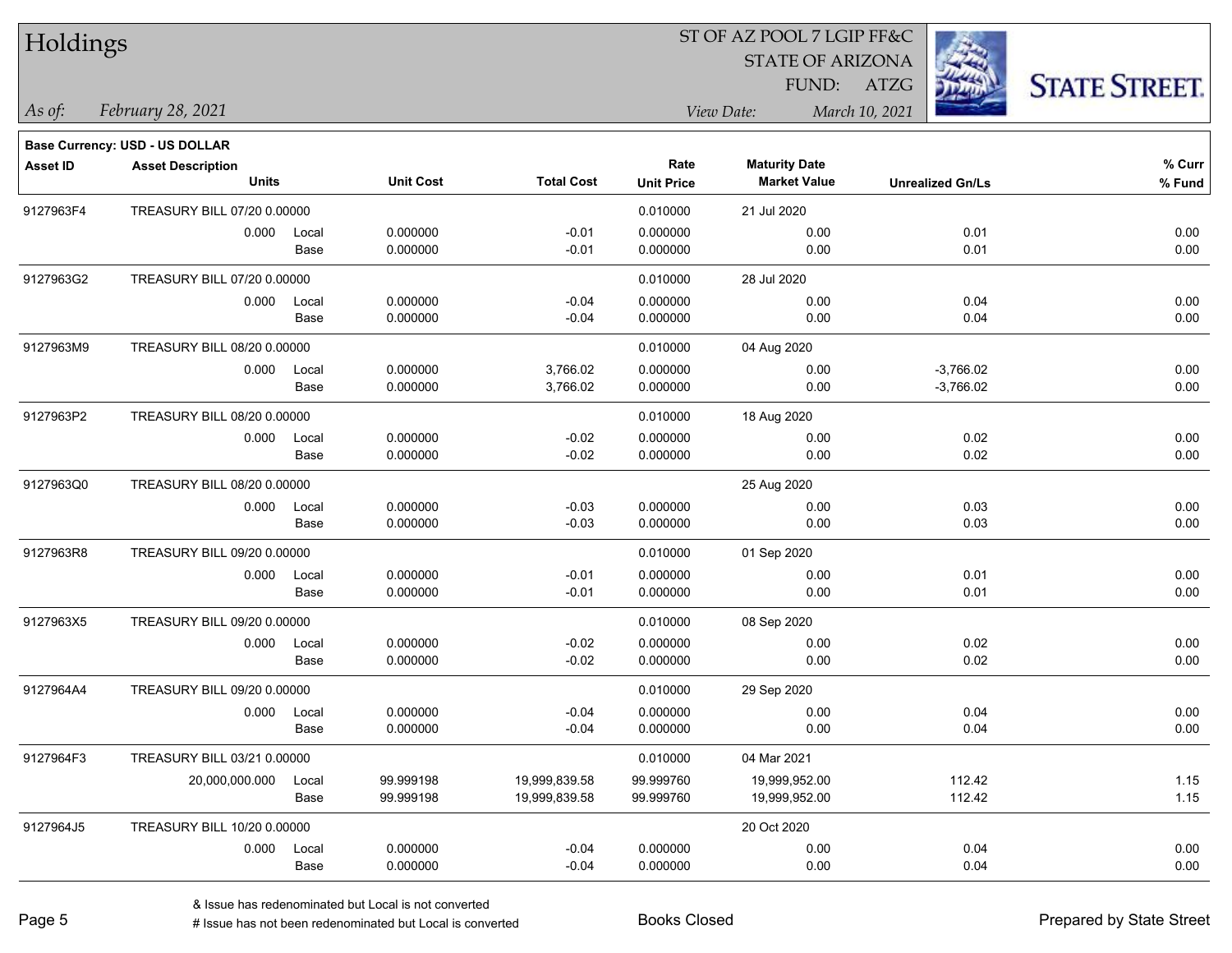| Holdings |  |
|----------|--|
|----------|--|

#### ST OF AZ POOL 7 LGIP FF&C

STATE OF ARIZONA

FUND: ATZG



*February 28, 2021 As of: View Date: March 10, 2021*

**Base Currency: USD - US DOLLAR**

| Asset ID  | <b>Asset Description</b>    |       |                  |                   | Rate              | <b>Maturity Date</b> |                         | % Curr |
|-----------|-----------------------------|-------|------------------|-------------------|-------------------|----------------------|-------------------------|--------|
|           | <b>Units</b>                |       | <b>Unit Cost</b> | <b>Total Cost</b> | <b>Unit Price</b> | <b>Market Value</b>  | <b>Unrealized Gn/Ls</b> | % Fund |
| 9127964K2 | TREASURY BILL 10/20 0.00000 |       |                  |                   |                   | 27 Oct 2020          |                         |        |
|           | 0.000                       | Local | 0.000000         | $-0.06$           | 0.000000          | 0.00                 | 0.06                    | 0.00   |
|           |                             | Base  | 0.000000         | $-0.06$           | 0.000000          | 0.00                 | 0.06                    | 0.00   |
| 9127964M8 | TREASURY BILL 03/21 0.00000 |       |                  |                   | 0.010000          | 11 Mar 2021          |                         |        |
|           | 30,000,000.000              | Local | 99.997398        | 29,999,219.43     | 99.998958         | 29,999,687.40        | 467.97                  | 1.73   |
|           |                             | Base  | 99.997398        | 29,999,219.43     | 99.998958         | 29,999,687.40        | 467.97                  | 1.73   |
| 9127964N6 | TREASURY BILL 03/21 0.00000 |       |                  |                   | 0.010000          | 18 Mar 2021          |                         |        |
|           | 10,000,000.000              | Local | 99.994192        | 9,999,419.17      | 99.998701         | 9,999,870.10         | 450.93                  | 0.58   |
|           |                             | Base  | 99.994192        | 9,999,419.17      | 99.998701         | 9,999,870.10         | 450.93                  | 0.58   |
| 9127964P1 | TREASURY BILL 04/21 0.00000 |       |                  |                   | 0.010000          | 01 Apr 2021          |                         |        |
|           | 30,000,000.000              | Local | 99.991748        | 29,997,524.31     | 99.996340         | 29,998,902.00        | 1,377.69                | 1.73   |
|           |                             | Base  | 99.991748        | 29,997,524.31     | 99.996340         | 29,998,902.00        | 1,377.69                | 1.73   |
| 9127964Q9 | TREASURY BILL 11/20 0.00000 |       |                  |                   | 0.010000          | 03 Nov 2020          |                         |        |
|           | 0.000                       | Local | 0.000000         | 7,190.48          | 0.000000          | 0.00                 | $-7,190.48$             | 0.00   |
|           |                             | Base  | 0.000000         | 7,190.48          | 0.000000          | 0.00                 | $-7,190.48$             | 0.00   |
| 9127964T3 | TREASURY BILL 11/20 0.00000 |       |                  |                   | 0.010000          | 24 Nov 2020          |                         |        |
|           | 0.000                       | Local | 0.000000         | $-0.08$           | 0.000000          | 0.00                 | 0.08                    | 0.00   |
|           |                             | Base  | 0.000000         | $-0.08$           | 0.000000          | 0.00                 | 0.08                    | 0.00   |
| 9127964U0 | TREASURY BILL 12/20 0.00000 |       |                  |                   |                   | 01 Dec 2020          |                         |        |
|           | 0.000                       | Local | 0.000000         | $-0.07$           | 0.000000          | 0.00                 | 0.07                    | 0.00   |
|           |                             | Base  | 0.000000         | $-0.07$           | 0.000000          | 0.00                 | 0.07                    | 0.00   |
| 9127964W6 | TREASURY BILL 11/21 0.00000 |       |                  |                   | 0.010000          | 04 Nov 2021          |                         |        |
|           | 5,000,000.000               | Local | 99.910445        | 4,995,522.24      | 99.960389         | 4,998,019.45         | 2,497.21                | 0.29   |
|           |                             | Base  | 99.910445        | 4,995,522.24      | 99.960389         | 4,998,019.45         | 2,497.21                | 0.29   |
| 9127964X4 | TREASURY BILL 04/21 0.00000 |       |                  |                   | 0.010000          | 08 Apr 2021          |                         |        |
|           | 50,000,000.000              | Local | 99.990405        | 49,995,202.50     | 99.995910         | 49,997,955.00        | 2,752.50                | 2.88   |
|           |                             | Base  | 99.990405        | 49,995,202.50     | 99.995910         | 49,997,955.00        | 2,752.50                | 2.88   |
| 9127964Y2 | TREASURY BILL 04/21 0.00000 |       |                  |                   |                   | 15 Apr 2021          |                         |        |
|           | 60,000,000.000              | Local | 99.988708        | 59,993,225.03     | 99.995000         | 59,997,000.00        | 3,774.97                | 3.45   |
|           |                             | Base  | 99.988708        | 59,993,225.03     | 99.995000         | 59,997,000.00        | 3,774.97                | 3.45   |

# Issue has not been redenominated but Local is converted Books Closed Prepared by State Street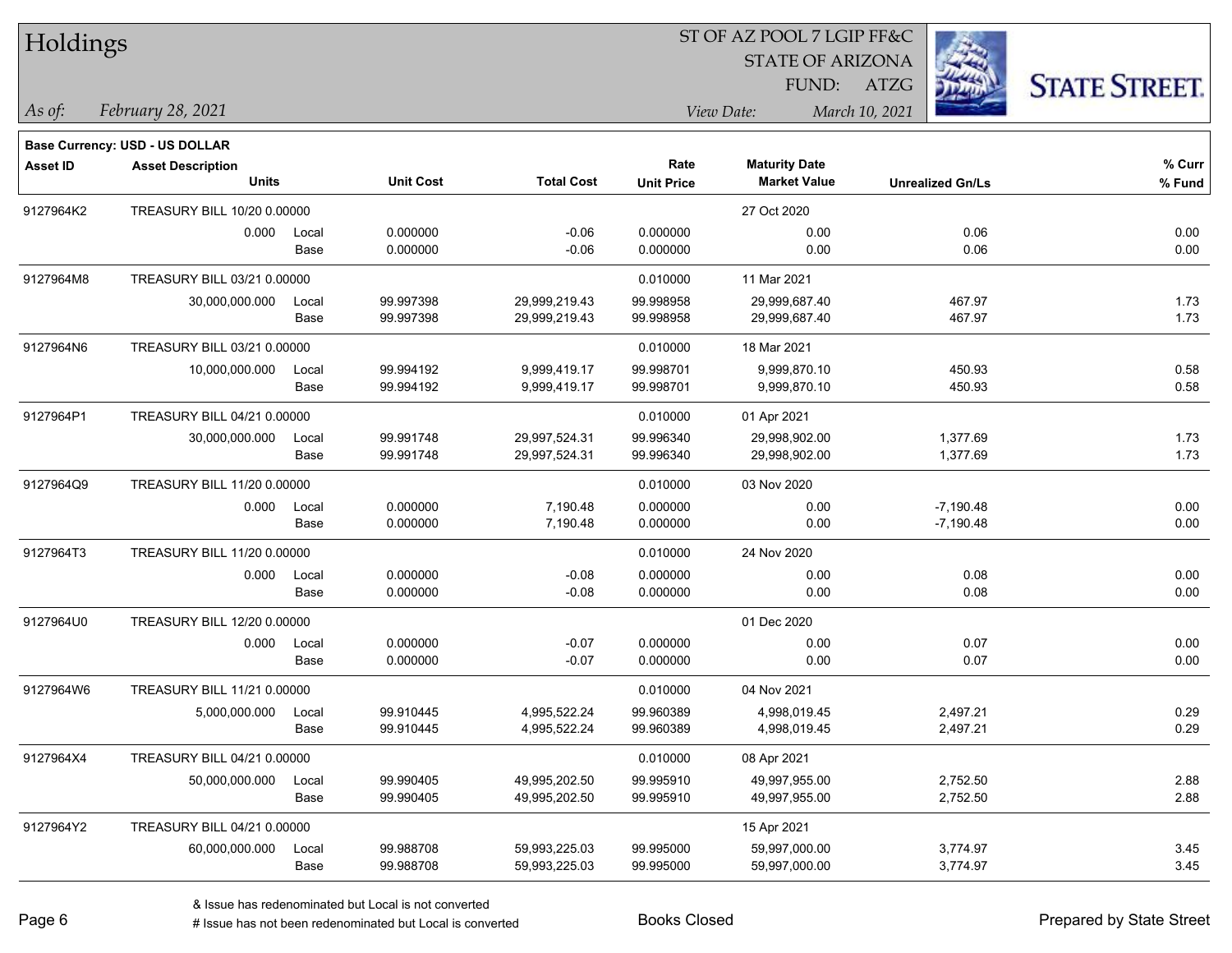| Holdings        |                                       |       |                  |                   |                   |                         |                         |                      |
|-----------------|---------------------------------------|-------|------------------|-------------------|-------------------|-------------------------|-------------------------|----------------------|
|                 |                                       |       |                  |                   |                   | <b>STATE OF ARIZONA</b> |                         |                      |
|                 |                                       |       |                  |                   |                   | FUND:                   | <b>ATZG</b>             | <b>STATE STREET.</b> |
| As of:          | February 28, 2021                     |       |                  |                   |                   | View Date:              | March 10, 2021          |                      |
|                 | <b>Base Currency: USD - US DOLLAR</b> |       |                  |                   |                   |                         |                         |                      |
| <b>Asset ID</b> | <b>Asset Description</b>              |       |                  |                   | Rate              | <b>Maturity Date</b>    |                         | % Curr               |
|                 | <b>Units</b>                          |       | <b>Unit Cost</b> | <b>Total Cost</b> | <b>Unit Price</b> | <b>Market Value</b>     | <b>Unrealized Gn/Ls</b> | % Fund               |
| 9127964Z9       | TREASURY BILL 04/21 0.00000           |       |                  |                   | 0.010000          | 29 Apr 2021             |                         |                      |
|                 | 30,000,000.000                        | Local | 99.985037        | 29,995,511.10     | 99.993444         | 29,998,033.20           | 2,522.10                | 1.73                 |
|                 |                                       | Base  | 99.985037        | 29,995,511.10     | 99.993444         | 29,998,033.20           | 2,522.10                | 1.73                 |
| 9127965A3       | TREASURY BILL 05/21 0.00000           |       |                  |                   | 0.010000          | 06 May 2021             |                         |                      |
|                 | 10,000,000.000                        | Local | 99.980567        | 9,998,056.66      | 99.992667         | 9,999,266.70            | 1,210.04                | 0.58                 |
|                 |                                       | Base  | 99.980567        | 9,998,056.66      | 99.992667         | 9,999,266.70            | 1,210.04                | 0.58                 |
| 9127965C9       | TREASURY BILL 12/20 0.00000           |       |                  |                   |                   | 15 Dec 2020             |                         |                      |
|                 | 0.000                                 | Local | 0.000000         | $-0.04$           | 0.000000          | 0.00                    | 0.04                    | 0.00                 |
|                 |                                       | Base  | 0.000000         | $-0.04$           | 0.000000          | 0.00                    | 0.04                    | 0.00                 |
| 9127965D7       | TREASURY BILL 12/20 0.00000           |       |                  |                   | 0.010000          | 22 Dec 2020             |                         |                      |
|                 | 0.000                                 | Local | 0.000000         | $-0.04$           | 0.000000          | 0.00                    | 0.04                    | 0.00                 |
|                 |                                       | Base  | 0.000000         | $-0.04$           | 0.000000          | 0.00                    | 0.04                    | 0.00                 |
| 9127965F2       | TREASURY BILL 12/20 0.00000           |       |                  |                   | 0.010000          | 29 Dec 2020             |                         |                      |
|                 | 0.000                                 | Local | 0.000000         | $-0.03$           | 0.000000          | 0.00                    | 0.03                    | 0.00                 |
|                 |                                       | Base  | 0.000000         | $-0.03$           | 0.000000          | 0.00                    | 0.03                    | 0.00                 |
| 9127965G0       | TREASURY BILL 12/21 0.00000           |       |                  |                   | 0.010000          | 02 Dec 2021             |                         |                      |
|                 | 10,000,000.000                        | Local | 99.909457        | 9,990,945.68      | 99.948825         | 9,994,882.50            | 3,936.82                | 0.58                 |
|                 |                                       | Base  | 99.909457        | 9,990,945.68      | 99.948825         | 9,994,882.50            | 3,936.82                | 0.58                 |
| 912796A25       | TREASURY BILL 05/21 0.00000           |       |                  |                   | 0.010000          | 13 May 2021             |                         |                      |
|                 | 10,000,000.000                        | Local | 99.978202        | 9,997,820.15      | 99.990368         | 9,999,036.80            | 1,216.65                | 0.58                 |
|                 |                                       | Base  | 99.978202        | 9,997,820.15      | 99.990368         | 9,999,036.80            | 1,216.65                | 0.58                 |
| 912796A58       | TREASURY BILL 01/21 0.00000           |       |                  |                   |                   | 05 Jan 2021             |                         |                      |
|                 | 0.000                                 | Local | 0.000000         | $-0.07$           | 0.000000          | 0.00                    | 0.07                    | 0.00                 |
|                 |                                       | Base  | 0.000000         | $-0.07$           | 0.000000          | 0.00                    | 0.07                    | 0.00                 |
| 912796A66       | TREASURY BILL 01/21 0.00000           |       |                  |                   | 0.010000          | 12 Jan 2021             |                         |                      |
|                 | 0.000                                 | Local | 0.000000         | $-0.03$           | 0.000000          | 0.00                    | 0.03                    | 0.00                 |
|                 |                                       | Base  | 0.000000         | $-0.03$           | 0.000000          | 0.00                    | 0.03                    | 0.00                 |
| 912796A82       | TREASURY BILL 01/21 0.00000           |       |                  |                   | 0.010000          | 26 Jan 2021             |                         |                      |
|                 | 0.000                                 | Local | 0.000000         | $-0.04$           | 0.000000          | 0.00                    | 0.04                    | 0.00                 |
|                 |                                       | Base  | 0.000000         | $-0.04$           | 0.000000          | 0.00                    | 0.04                    | 0.00                 |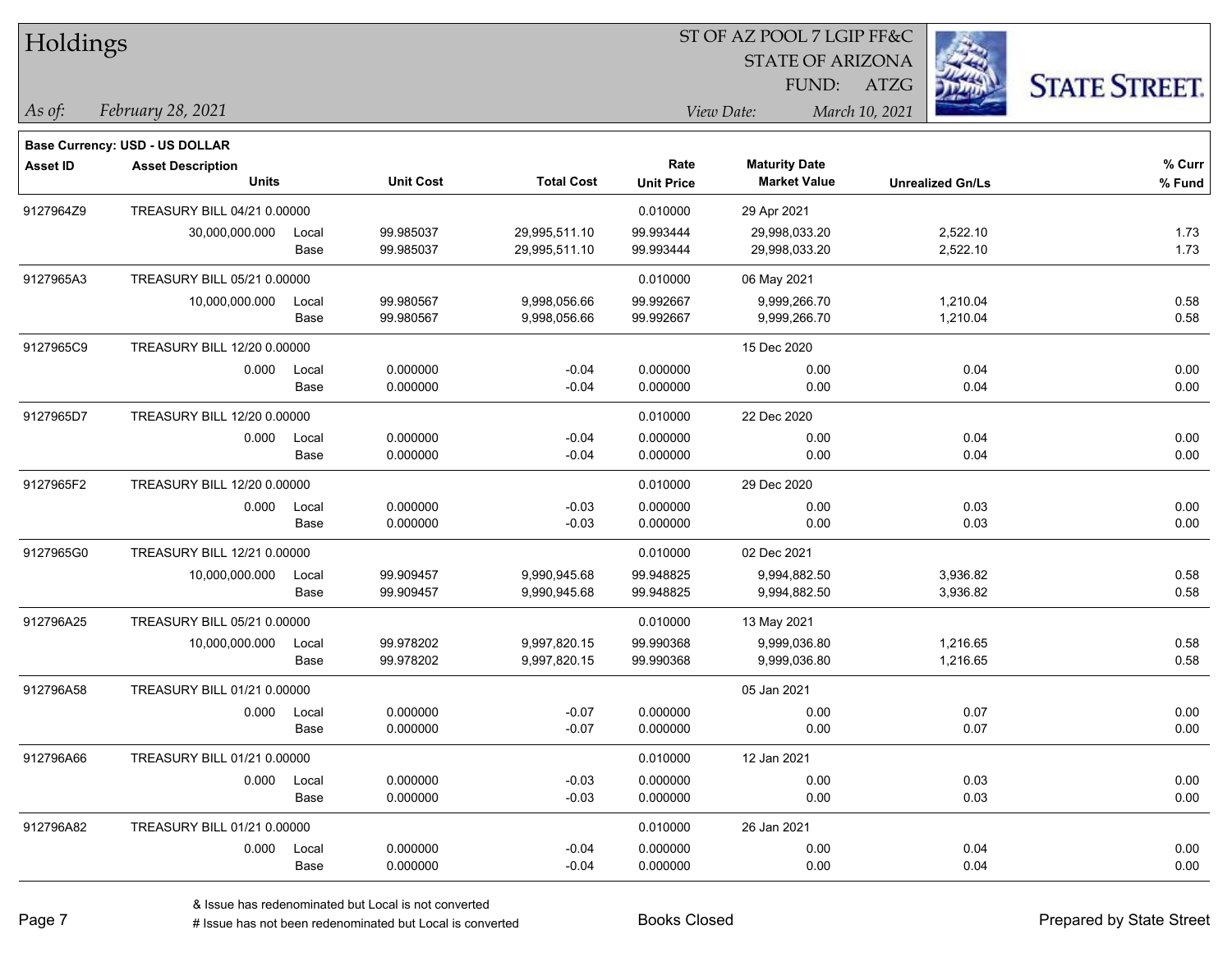| Holdings        |                                       |       |                  |                   |                   |                         |                         |                      |
|-----------------|---------------------------------------|-------|------------------|-------------------|-------------------|-------------------------|-------------------------|----------------------|
|                 |                                       |       |                  |                   |                   | <b>STATE OF ARIZONA</b> |                         |                      |
|                 |                                       |       |                  |                   |                   | FUND:                   | <b>ATZG</b>             | <b>STATE STREET.</b> |
| As of:          | February 28, 2021                     |       |                  |                   |                   | View Date:              | March 10, 2021          |                      |
|                 | <b>Base Currency: USD - US DOLLAR</b> |       |                  |                   |                   |                         |                         |                      |
| <b>Asset ID</b> | <b>Asset Description</b>              |       |                  |                   | Rate              | <b>Maturity Date</b>    |                         | % Curr               |
|                 | <b>Units</b>                          |       | <b>Unit Cost</b> | <b>Total Cost</b> | <b>Unit Price</b> | <b>Market Value</b>     | <b>Unrealized Gn/Ls</b> | % Fund               |
| 912796A90       | TREASURY BILL 12/21 0.00000           |       |                  |                   | 0.010000          | 30 Dec 2021             |                         |                      |
|                 | 13,000,000.000                        | Local | 99.908898        | 12,988,156.68     | 99.938356         | 12,991,986.28           | 3,829.60                | 0.75                 |
|                 |                                       | Base  | 99.908898        | 12,988,156.68     | 99.938356         | 12,991,986.28           | 3,829.60                | 0.75                 |
| 912796B40       | TREASURY BILL 07/21 0.00000           |       |                  |                   | 0.010000          | 01 Jul 2021             |                         |                      |
|                 | 10,000,000.000                        | Local | 99.966958        | 9,996,695.81      | 99.982208         | 9,998,220.80            | 1,524.99                | 0.58                 |
|                 |                                       | Base  | 99.966958        | 9,996,695.81      | 99.982208         | 9,998,220.80            | 1,524.99                | 0.58                 |
| 912796B81       | TREASURY BILL 02/21 0.00000           |       |                  |                   | 0.010000          | 16 Feb 2021             |                         |                      |
|                 | 0.000                                 | Local | 0.000000         | $-0.01$           | 0.000000          | 0.00                    | 0.01                    | 0.00                 |
|                 |                                       | Base  | 0.000000         | $-0.01$           | 0.000000          | 0.00                    | 0.01                    | 0.00                 |
| 912796B99       | TREASURY BILL 02/21 0.00000           |       |                  |                   | 0.010000          | 23 Feb 2021             |                         |                      |
|                 | 0.000                                 | Local | 0.000000         | $-0.03$           | 0.000000          | 0.00                    | 0.03                    | 0.00                 |
|                 |                                       | Base  | 0.000000         | $-0.03$           | 0.000000          | 0.00                    | 0.03                    | 0.00                 |
| 912796C23       | TREASURY BILL 03/21 0.00000           |       |                  |                   | 0.010000          | 02 Mar 2021             |                         |                      |
|                 | 40,000,000.000                        | Local | 99.999732        | 39,999,892.64     | 99.999924         | 39,999,969.60           | 76.96                   | 2.30                 |
|                 |                                       | Base  | 99.999732        | 39,999,892.64     | 99.999924         | 39,999,969.60           | 76.96                   | 2.30                 |
| 912796C31       | TREASURY BILL 01/22 0.00000           |       |                  |                   | 0.010000          | 27 Jan 2022             |                         |                      |
|                 | 10,000,000.000                        | Local | 99.910084        | 9,991,008.36      | 99.934061         | 9,993,406.10            | 2,397.74                | 0.58                 |
|                 |                                       | Base  | 99.910084        | 9,991,008.36      | 99.934061         | 9,993,406.10            | 2,397.74                | 0.58                 |
| 912796C49       | TREASURY BILL 07/21 0.00000           |       |                  |                   | 0.010000          | 22 Jul 2021             |                         |                      |
|                 | 10,000,000.000                        | Local | 99.963852        | 9,996,385.24      | 99.979146         | 9,997,914.60            | 1,529.36                | 0.58                 |
|                 |                                       | Base  | 99.963852        | 9,996,385.24      | 99.979146         | 9,997,914.60            | 1,529.36                | 0.58                 |
| 912796C56       | TREASURY BILL 07/21 0.00000           |       |                  |                   | 0.010000          | 29 Jul 2021             |                         |                      |
|                 | 10,000,000.000                        | Local | 99.963750        | 9,996,375.03      | 99.977083         | 9,997,708.30            | 1,333.27                | 0.58                 |
|                 |                                       | Base  | 99.963750        | 9,996,375.03      | 99.977083         | 9,997,708.30            | 1,333.27                | 0.58                 |
| 912796C72       | TREASURY BILL 03/21 0.00000           |       |                  |                   |                   | 09 Mar 2021             |                         |                      |
|                 | 20,000,000.000                        | Local | 99.998167        | 19,999,633.34     | 99.999500         | 19,999,900.00           | 266.66                  | 1.15                 |
|                 |                                       | Base  | 99.998167        | 19,999,633.34     | 99.999500         | 19,999,900.00           | 266.66                  | 1.15                 |
| 912796C80       | TREASURY BILL 03/21 0.00000           |       |                  |                   | 0.010000          | 16 Mar 2021             |                         |                      |
|                 | 40,000,000.000                        | Local | 99.996272        | 39,998,508.76     | 99.998646         | 39,999,458.40           | 949.64                  | 2.30                 |
|                 |                                       | Base  | 99.996272        | 39,998,508.76     | 99.998646         | 39,999,458.40           | 949.64                  | 2.30                 |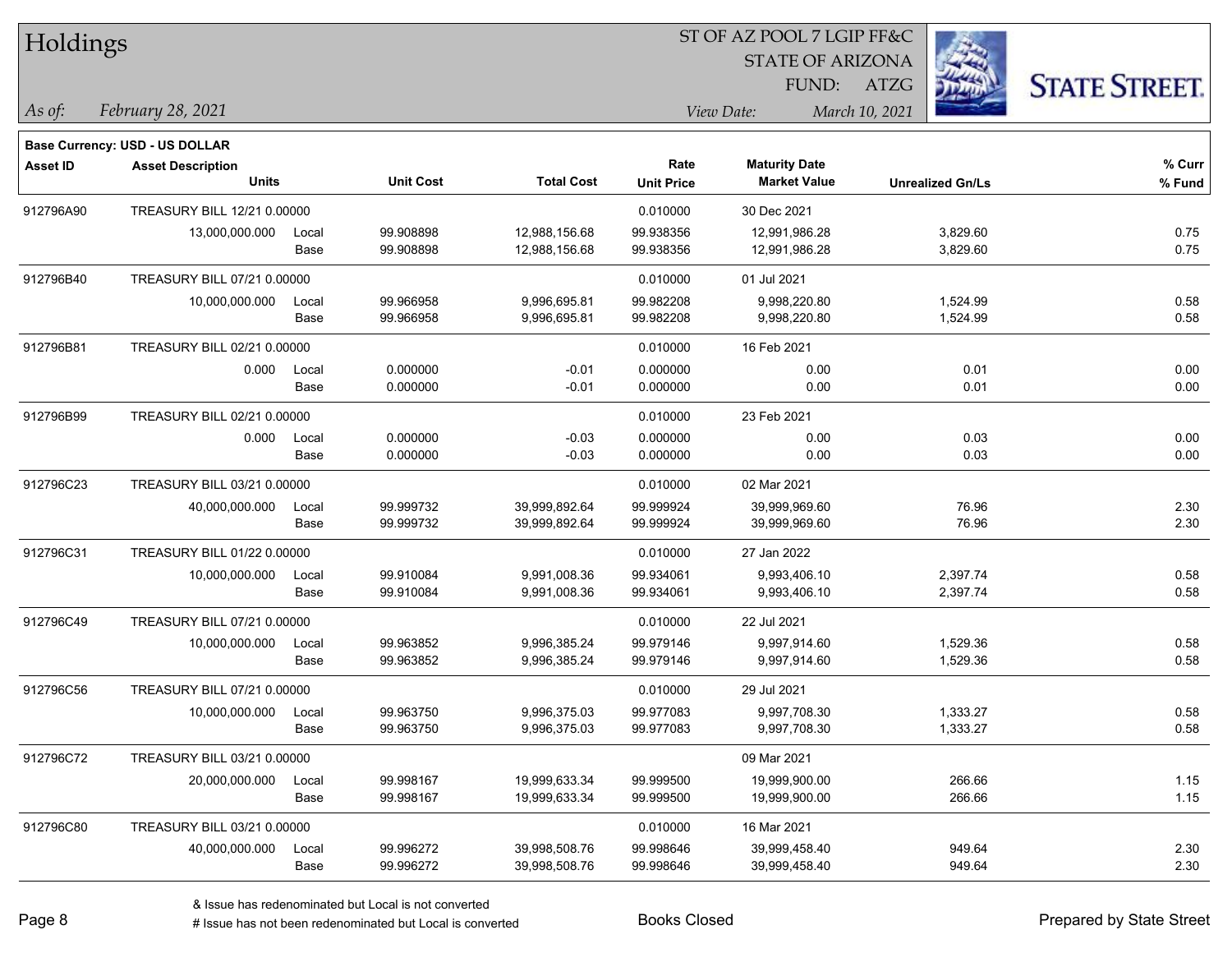| Holdings        |                                       |       |                  |                   | 51 OF AZ POOL 7 LGIP FF&C |                         |                         |          |                     |
|-----------------|---------------------------------------|-------|------------------|-------------------|---------------------------|-------------------------|-------------------------|----------|---------------------|
|                 |                                       |       |                  |                   |                           | <b>STATE OF ARIZONA</b> |                         | 23       |                     |
|                 |                                       |       |                  |                   |                           |                         | FUND: ATZG              |          | <b>STATE STREET</b> |
| As of:          | February 28, 2021                     |       |                  |                   |                           | View Date:              | March 10, 2021          |          |                     |
|                 | <b>Base Currency: USD - US DOLLAR</b> |       |                  |                   |                           |                         |                         |          |                     |
| <b>Asset ID</b> | <b>Asset Description</b>              |       |                  |                   | Rate                      | <b>Maturity Date</b>    |                         |          | % Curr              |
|                 | <b>Units</b>                          |       | <b>Unit Cost</b> | <b>Total Cost</b> | <b>Unit Price</b>         | <b>Market Value</b>     | <b>Unrealized Gn/Ls</b> |          | % Fund              |
| 912796C98       | TREASURY BILL 03/21 0.00000           |       |                  |                   | 0.010000                  | 23 Mar 2021             |                         |          |                     |
|                 | 70,000,000.000                        | Local | 99.994370        | 69,996,058.95     | 99.998014                 | 69,998,609.80           |                         | 2,550.85 | 4.03                |
|                 |                                       | Base  | 99.994370        | 69,996,058.95     | 99.998014                 | 69,998,609.80           |                         | 2,550.85 | 4.03                |
| 912796D22       | TREASURY BILL 03/21 0.00000           |       |                  |                   | 0.010000                  | 30 Mar 2021             |                         |          |                     |
|                 | 70,000,000.000                        | Local | 99.992654        | 69,994,858.14     | 99.997181                 | 69,998,026.70           |                         | 3,168.56 | 4.03                |
|                 |                                       | Base  | 99.992654        | 69,994,858.14     | 99.997181                 | 69,998,026.70           |                         | 3,168.56 | 4.03                |
| 912796D71       | TREASURY BILL 04/21 0.00000           |       |                  |                   |                           | 06 Apr 2021             |                         |          |                     |
|                 | 30,000,000.000                        | Local | 99.991303        | 29,997,391.00     | 99.995750                 | 29,998,725.00           |                         | 1,334.00 | 1.73                |
|                 |                                       | Base  | 99.991303        | 29,997,391.00     | 99.995750                 | 29,998,725.00           |                         | 1,334.00 | 1.73                |
| 912796D89       | TREASURY BILL 04/21 0.00000           |       |                  |                   | 0.010000                  | 13 Apr 2021             |                         |          |                     |
|                 | 40,000,000.000                        | Local | 99.989453        | 39,995,781.22     | 99.994924                 | 39,997,969.60           |                         | 2,188.38 | 2.30                |
|                 |                                       | Base  | 99.989453        | 39,995,781.22     | 99.994924                 | 39,997,969.60           |                         | 2,188.38 | 2.30                |
| 912796D97       | TREASURY BILL 04/21 0.00000           |       |                  |                   |                           | 20 Apr 2021             |                         |          |                     |
|                 | 40,000,000.000                        | Local | 99.988194        | 39,995,277.78     | 99.993750                 | 39,997,500.00           |                         | 2,222.22 | 2.30                |
|                 |                                       | Base  | 99.988194        | 39,995,277.78     | 99.993750                 | 39,997,500.00           |                         | 2,222.22 | 2.30                |
| 912796F20       | TREASURY BILL 04/21 0.00000           |       |                  |                   | 0.010000                  | 27 Apr 2021             |                         |          |                     |
|                 | 50,000,000.000                        | Local | 99.986057        | 49,993,028.58     | 99.994458                 | 49,997,229.00           |                         | 4,200.42 | 2.88                |
|                 |                                       | Base  | 99.986057        | 49,993,028.58     | 99.994458                 | 49,997,229.00           |                         | 4,200.42 | 2.88                |
| 912796G29       | CASH MGMT BILL 05/21 0.00000          |       |                  |                   |                           | 25 May 2021             |                         |          |                     |
|                 | 20,000,000.000                        | Local | 99.979033        | 19,995,806.67     | 99.990556                 | 19,998,111.20           |                         | 2,304.53 | 1.15                |
|                 |                                       | Base  | 99.979033        | 19,995,806.67     | 99.990556                 | 19,998,111.20           |                         | 2,304.53 | 1.15                |
| 912796G86       | CASH MGMT BILL 06/21 0.00000          |       |                  |                   |                           | 08 Jun 2021             |                         |          |                     |
|                 | 10,000,000.000                        | Local | 99.976625        | 9,997,662.50      | 99.989000                 | 9,998,900.00            |                         | 1,237.50 | 0.58                |
|                 |                                       | Base  | 99.976625        | 9,997,662.50      | 99.989000                 | 9,998,900.00            |                         | 1,237.50 | 0.58                |
| 912796H28       | CASH MGMT BILL 06/21 0.00000          |       |                  |                   |                           | 22 Jun 2021             |                         |          |                     |
|                 | 10,000,000.000                        | Local | 99.972535        | 9,997,253.47      | 99.988072                 | 9,998,807.20            |                         | 1,553.73 | 0.58                |
|                 |                                       | Base  | 99.972535        | 9,997,253.47      | 99.988072                 | 9,998,807.20            |                         | 1,553.73 | 0.58                |
| 912796SU4       | TREASURY BILL 11/19 0,00000           |       |                  |                   |                           | 29 Nov 2019             |                         |          |                     |
|                 | 0.000                                 | Local | 0.000000         | $-3,237.61$       | 0.000000                  | 0.00                    |                         | 3,237.61 | 0.00                |
|                 |                                       | Base  | 0.000000         | $-3,237.61$       | 0.000000                  | 0.00                    |                         | 3,237.61 | 0.00                |
|                 |                                       |       |                  |                   |                           |                         |                         |          |                     |

 $ST$  OF A Z POOL 7 LCIP FF&C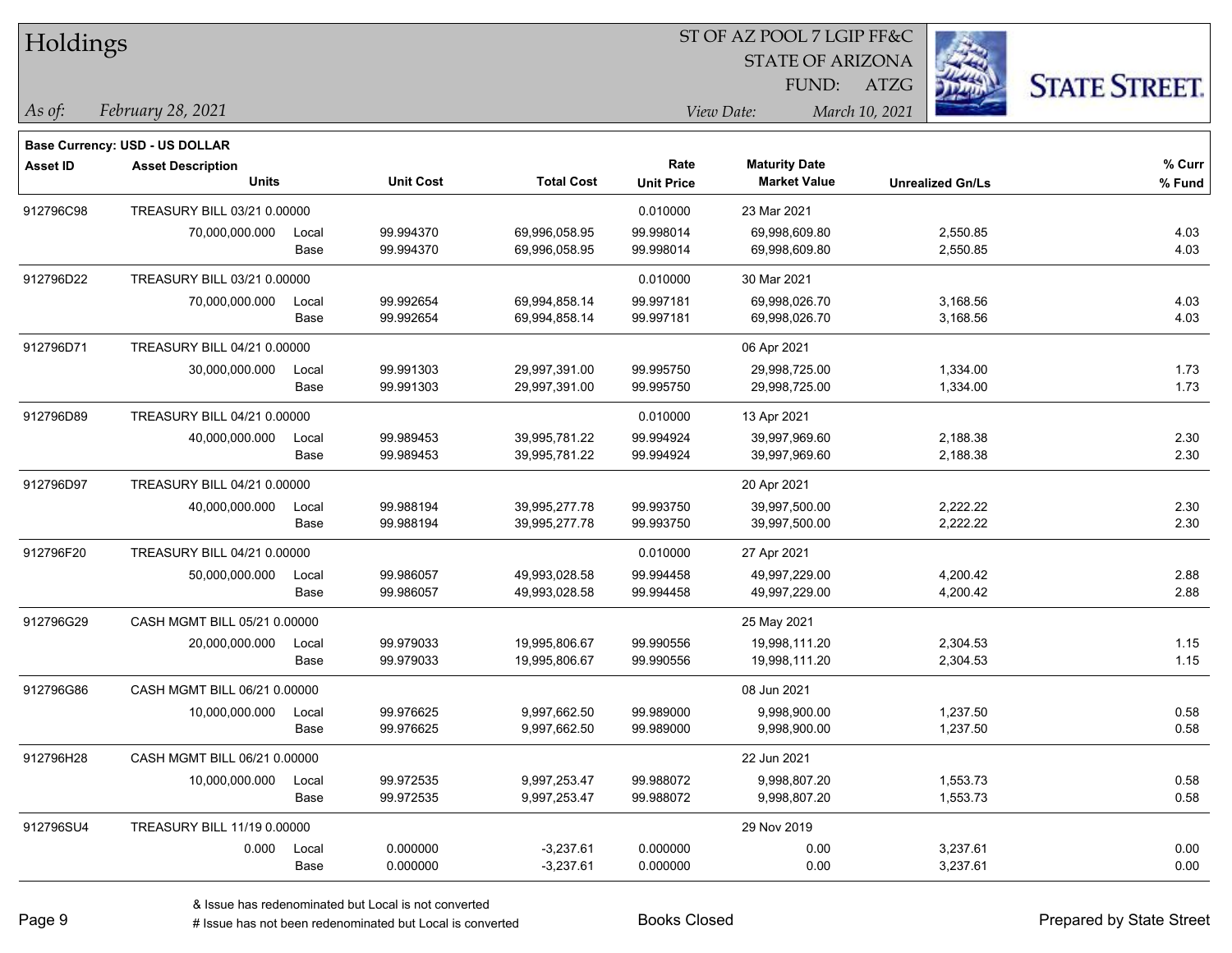| Holdings               |                                          |               |                          |                              |                           | ST OF AZ POOL 7 LGIP FF&C                   |                              |                      |
|------------------------|------------------------------------------|---------------|--------------------------|------------------------------|---------------------------|---------------------------------------------|------------------------------|----------------------|
|                        |                                          |               |                          |                              |                           | <b>STATE OF ARIZONA</b>                     |                              |                      |
|                        |                                          |               |                          |                              |                           |                                             | FUND: ATZG                   | <b>STATE STREET.</b> |
| As of:                 | February 28, 2021                        |               |                          |                              |                           | View Date:                                  | March 10, 2021               |                      |
|                        | <b>Base Currency: USD - US DOLLAR</b>    |               |                          |                              |                           |                                             |                              |                      |
| <b>Asset ID</b>        | <b>Asset Description</b><br><b>Units</b> |               | <b>Unit Cost</b>         | <b>Total Cost</b>            | Rate<br><b>Unit Price</b> | <b>Maturity Date</b><br><b>Market Value</b> | <b>Unrealized Gn/Ls</b>      | % Curr<br>% Fund     |
| 912796SZ3              | TREASURY BILL 07/20 0.00000              |               |                          |                              | 0.010000                  | 16 Jul 2020                                 |                              |                      |
|                        | 0.000                                    | Local<br>Base | 0.000000<br>0.000000     | $-0.01$<br>$-0.01$           | 0.000000<br>0.000000      | 0.00<br>0.00                                | 0.01<br>0.01                 | 0.00<br>0.00         |
| 912796UB3              | TREASURY BILL 07/20 0.00000              |               |                          |                              | 0.010000                  | 02 Jul 2020                                 |                              |                      |
|                        | 0.000                                    | Local<br>Base | 0.000000<br>0.000000     | 77,805.00<br>77,805.00       | 0.000000<br>0.000000      | 0.00<br>0.00                                | $-77,805.00$<br>$-77,805.00$ | 0.00<br>0.00         |
| 912796VP1              | TREASURY BILL 08/19 0.00000              |               |                          |                              |                           | 06 Aug 2019                                 |                              |                      |
|                        | 0.000                                    | Local<br>Base | 0.000000<br>0.000000     | $-2,421.88$<br>$-2,421.88$   | 0.000000<br>0.000000      | 0.00<br>0.00                                | 2,421.88<br>2,421.88         | 0.00<br>$0.00\,$     |
| 912796WZ8              | TREASURY BILL 08/20 0.00000              |               |                          |                              |                           | 06 Aug 2020                                 |                              |                      |
|                        | 0.000                                    | Local<br>Base | 0.000000<br>0.000000     | 5,438.98<br>5,438.98         | 0.000000<br>0.000000      | 0.00<br>0.00                                | $-5,438.98$<br>$-5,438.98$   | 0.00<br>0.00         |
| 912796XB0              | TREASURY BILL 03/20 0.00000              |               |                          |                              |                           | 17 Mar 2020                                 |                              |                      |
|                        | 0.000                                    | Local<br>Base | 0.000000<br>0.000000     | $-646.25$<br>$-646.25$       | 0.000000<br>0.000000      | 0.00<br>0.00                                | 646.25<br>646.25             | 0.00<br>0.00         |
| 91282CAA9              | US TREASURY FRN 07/22 VAR                |               |                          |                              | 0.085002                  | 31 Jul 2022                                 |                              |                      |
|                        | 5,000,000.000                            | Local<br>Base | 99.992828<br>99.992828   | 4,999,641.42<br>4,999,641.42 | 100.025409<br>100.025409  | 5,001,270.45<br>5,001,270.45                | 1,629.03<br>1,629.03         | 0.29<br>0.29         |
| 91282CAS0              | US TREASURY FRN 10/22 VAR                |               |                          |                              | 0.085002                  | 31 Oct 2022                                 |                              |                      |
|                        | 5,000,000.000                            | Local<br>Base | 100.001686<br>100.001686 | 5,000,084.32<br>5,000,084.32 | 100.025758<br>100.025758  | 5,001,287.90<br>5,001,287.90                | 1,203.58<br>1,203.58         | 0.29<br>0.29         |
| <b>US DOLLAR Total</b> |                                          |               |                          |                              |                           |                                             |                              |                      |
|                        | 848,000,000.000                          | Local         |                          | 847,974,119.38               |                           | 847,944,509.08                              | $-29,610.30$                 | 48.81                |
|                        |                                          | Base          |                          | 847,974,119.38               |                           | 847,944,509.08                              | -29,610.30                   | 48.81                |
|                        | <b>FIXED INCOME Total</b>                |               |                          |                              |                           |                                             |                              |                      |
|                        | 848,000,000.000                          | Base          |                          | 847,974,119.38               |                           | 847,944,509.08                              | -29,610.30                   | 48.81                |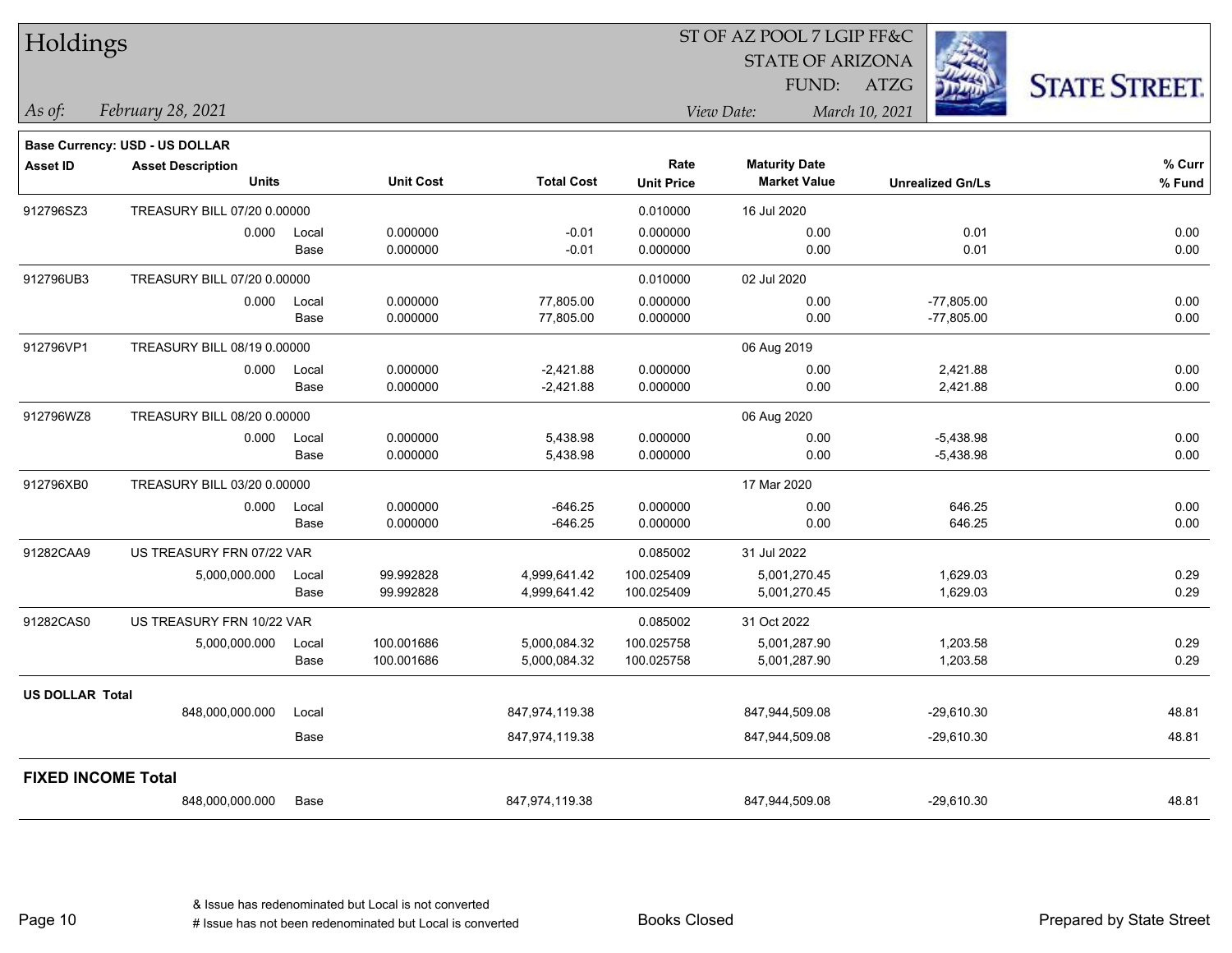|                   | 1,737,187,965.840                                                 | Base             | 1,737,150,816.83  |                   | 1,737,121,206.53          | $-29.610.30$            | 100.00               |
|-------------------|-------------------------------------------------------------------|------------------|-------------------|-------------------|---------------------------|-------------------------|----------------------|
| <b>FUND Total</b> |                                                                   |                  |                   |                   |                           |                         |                      |
|                   | <b>Units</b>                                                      | <b>Unit Cost</b> | <b>Total Cost</b> | <b>Unit Price</b> | <b>Market Value</b>       | <b>Unrealized Gn/Ls</b> | % Fund               |
| Asset ID          | <b>Base Currency: USD - US DOLLAR</b><br><b>Asset Description</b> |                  |                   | Rate              | <b>Maturity Date</b>      |                         | % Curr               |
| $\vert$ As of:    | February 28, 2021                                                 |                  |                   |                   | View Date:                | March 10, 2021          |                      |
|                   |                                                                   |                  |                   |                   | FUND:                     | <b>ATZG</b>             | <b>STATE STREET.</b> |
|                   |                                                                   |                  |                   |                   | <b>STATE OF ARIZONA</b>   |                         |                      |
| Holdings          |                                                                   |                  |                   |                   | ST OF AZ POOL 7 LGIP FF&C |                         |                      |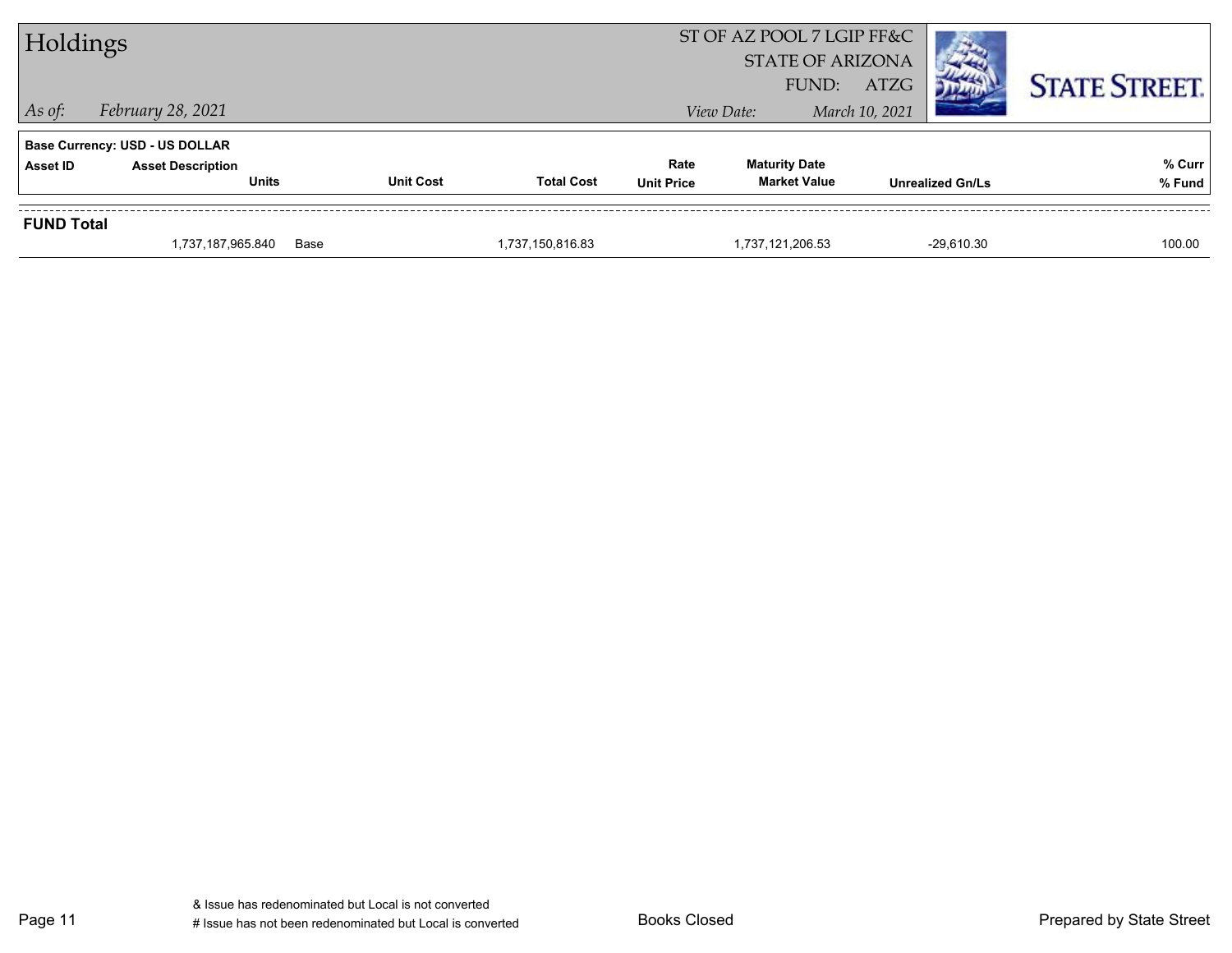# Holdings

### Currency Summary

*As of: February 28, 2021*

## ST OF AZ POOL 7 LGIP FF&C

STATE OF ARIZONA

FUND: ATZG



*View Date:March 10, 2021*

#### **Base Currency:USD - US DOLLAR**

|                        |                   |       | % Currency        |                     |        |                         |                          |                           |  |  |
|------------------------|-------------------|-------|-------------------|---------------------|--------|-------------------------|--------------------------|---------------------------|--|--|
|                        | <b>Units</b>      |       | <b>Total Cost</b> | <b>Market Value</b> | % Fund | <b>Unreal Sec Gn/Ls</b> | <b>Unreal Curr Gn/Ls</b> | <b>Total Unreal Gn/Ls</b> |  |  |
| <b>US DOLLAR</b>       |                   |       |                   |                     |        |                         | Exchange Rate:           | 1.000000                  |  |  |
| <b>CASH</b>            |                   |       |                   |                     |        |                         |                          |                           |  |  |
|                        | $-2,538.340$      | Local | $-2,538.34$       | $-2,538.34$         | 0.00   | 0.00                    |                          | 0.00                      |  |  |
|                        |                   | Base  | $-2,538.34$       | $-2,538.34$         | 0.00   | 0.00                    | 0.00                     | 0.00                      |  |  |
| <b>CASH EQUIVALENT</b> |                   |       |                   |                     |        |                         |                          |                           |  |  |
|                        | 889,190,504.180   | Local | 889,179,235.79    | 889,179,235.79      | 51.19  | 0.00                    |                          | 0.00                      |  |  |
|                        |                   | Base  | 889,179,235.79    | 889,179,235.79      | 51.19  | 0.00                    | 0.00                     | 0.00                      |  |  |
| <b>FIXED INCOME</b>    |                   |       |                   |                     |        |                         |                          |                           |  |  |
|                        | 848,000,000.000   | Local | 847,974,119.38    | 847,944,509.08      | 48.81  | $-29,610.30$            |                          | $-29,610.30$              |  |  |
|                        |                   | Base  | 847,974,119.38    | 847,944,509.08      | 48.81  | $-29,610.30$            | 0.00                     | $-29,610.30$              |  |  |
| <b>US DOLLAR Total</b> |                   |       |                   |                     |        |                         |                          |                           |  |  |
|                        | 1,737,187,965.840 | Local | 1,737,150,816.83  | 1,737,121,206.53    | 100.00 | $-29,610.30$            |                          | $-29,610.30$              |  |  |
|                        |                   | Base  | 1,737,150,816.83  | 1,737,121,206.53    | 100.00 | $-29,610.30$            | 0.00                     | $-29,610.30$              |  |  |
| <b>FUND Total</b>      |                   |       |                   |                     |        |                         |                          |                           |  |  |
|                        | 1,737,187,965.840 | Base  | 1,737,150,816.83  | 1,737,121,206.53    | 100.00 | $-29,610.30$            | 0.00                     | $-29,610.30$              |  |  |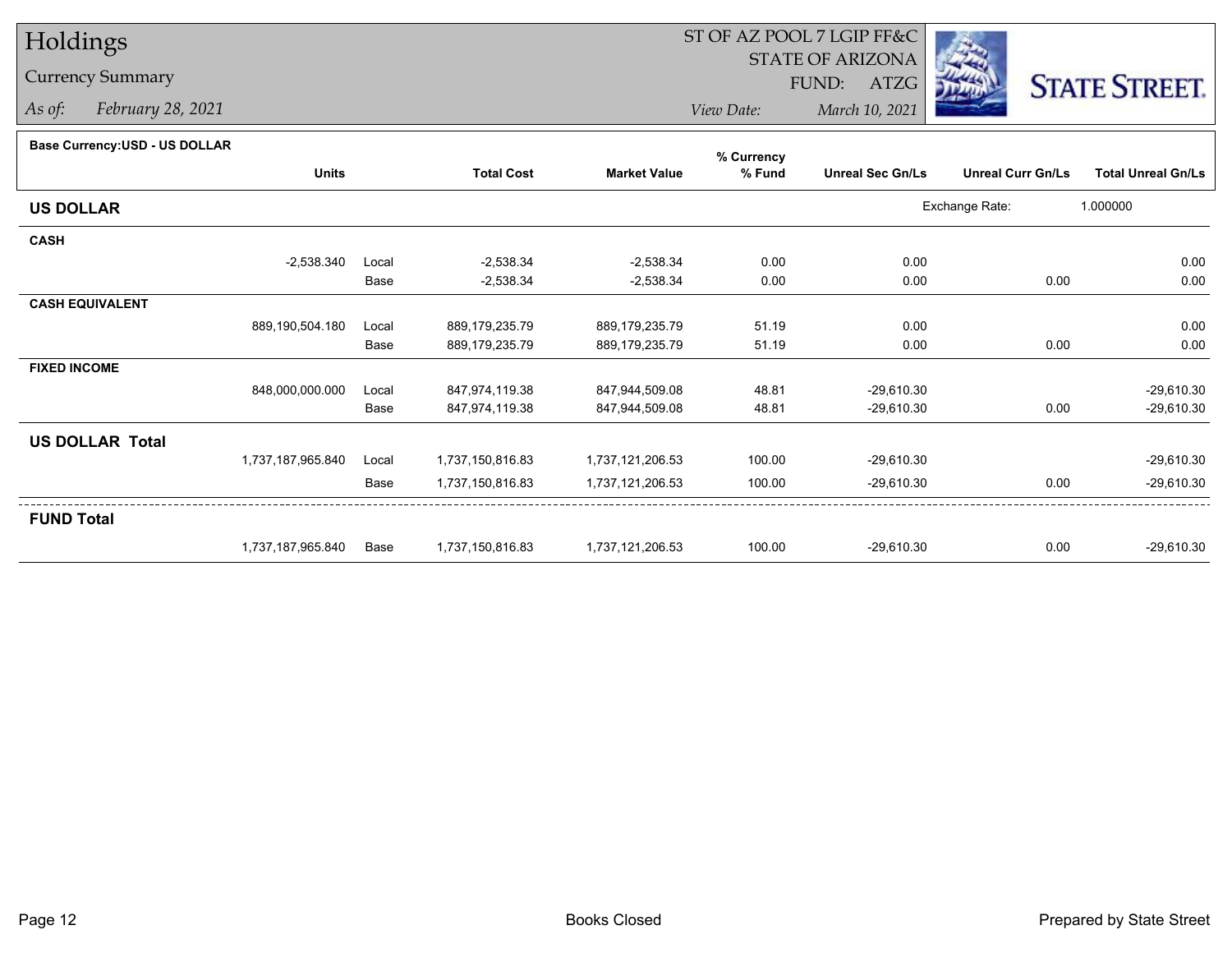| Holdings             |                                       |                   |                     | ST OF AZ POOL 7 LGIP FF&C |                                          |                          |                           |  |
|----------------------|---------------------------------------|-------------------|---------------------|---------------------------|------------------------------------------|--------------------------|---------------------------|--|
| <b>Asset Summary</b> |                                       |                   |                     |                           | <b>STATE OF ARIZONA</b><br>FUND:<br>ATZG |                          | <b>STATE STREET.</b>      |  |
| As of:               | February 28, 2021                     |                   |                     | View Date:                | March 10, 2021                           |                          |                           |  |
|                      | <b>Base Currency: USD - US DOLLAR</b> |                   |                     |                           |                                          |                          |                           |  |
|                      | <b>Units</b>                          | <b>Total Cost</b> | <b>Market Value</b> | % Fund                    | <b>Unreal Sec Gn/Ls</b>                  | <b>Unreal Curr Gn/Ls</b> | <b>Total Unreal Gn/Ls</b> |  |
| <b>CASH</b>          |                                       |                   |                     |                           |                                          |                          |                           |  |
| US DOLLAR            |                                       |                   |                     |                           |                                          |                          |                           |  |
|                      | $-2,538.340$                          | $-2,538.34$       | $-2,538.34$         | 0.00                      | 0.00                                     | 0.00                     | 0.00                      |  |
| <b>CASH Total</b>    |                                       |                   |                     |                           |                                          |                          |                           |  |
|                      | $-2,538.340$                          | $-2,538.34$       | $-2,538.34$         | 0.00                      | 0.00                                     | 0.00                     | 0.00                      |  |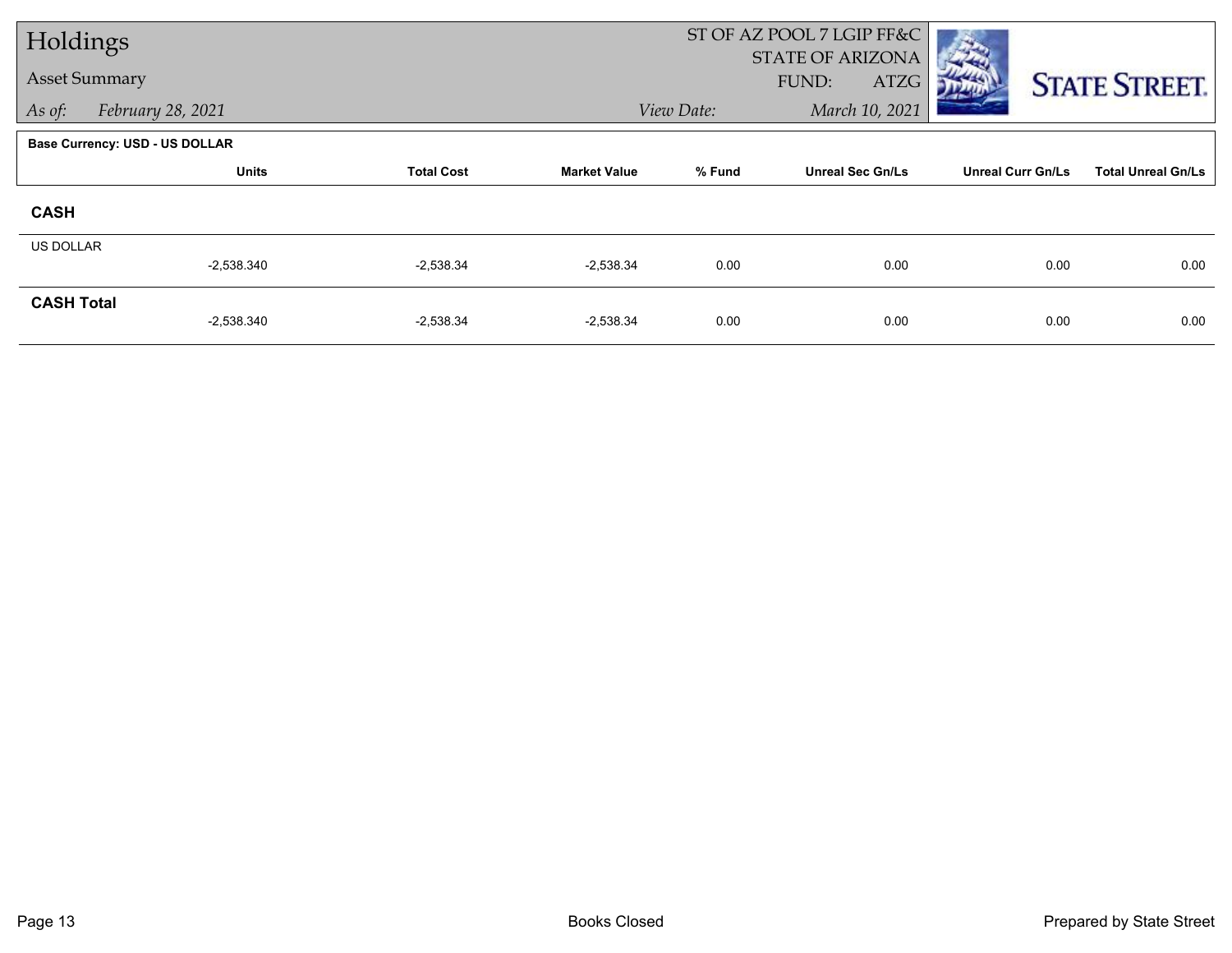| Holdings  |                                       |                   |                     | ST OF AZ POOL 7 LGIP FF&C |                                          |                          |                           |  |
|-----------|---------------------------------------|-------------------|---------------------|---------------------------|------------------------------------------|--------------------------|---------------------------|--|
|           | <b>Asset Summary</b>                  |                   |                     |                           | <b>STATE OF ARIZONA</b><br>FUND:<br>ATZG |                          | <b>STATE STREET.</b>      |  |
| As of:    | February 28, 2021                     |                   |                     | View Date:                | March 10, 2021                           |                          |                           |  |
|           | <b>Base Currency: USD - US DOLLAR</b> |                   |                     |                           |                                          |                          |                           |  |
|           | <b>Units</b>                          | <b>Total Cost</b> | <b>Market Value</b> | % Fund                    | <b>Unreal Sec Gn/Ls</b>                  | <b>Unreal Curr Gn/Ls</b> | <b>Total Unreal Gn/Ls</b> |  |
|           | <b>CASH EQUIVALENT</b>                |                   |                     |                           |                                          |                          |                           |  |
| US DOLLAR |                                       |                   |                     |                           |                                          |                          |                           |  |
|           | 889,190,504.180                       | 889,179,235.79    | 889,179,235.79      | 51.19                     | 0.00                                     | 0.00                     | 0.00                      |  |
|           | <b>CASH EQUIVALENT Total</b>          |                   |                     |                           |                                          |                          |                           |  |
|           | 889,190,504.180                       | 889,179,235.79    | 889,179,235.79      | 51.19                     | 0.00                                     | 0.00                     | 0.00                      |  |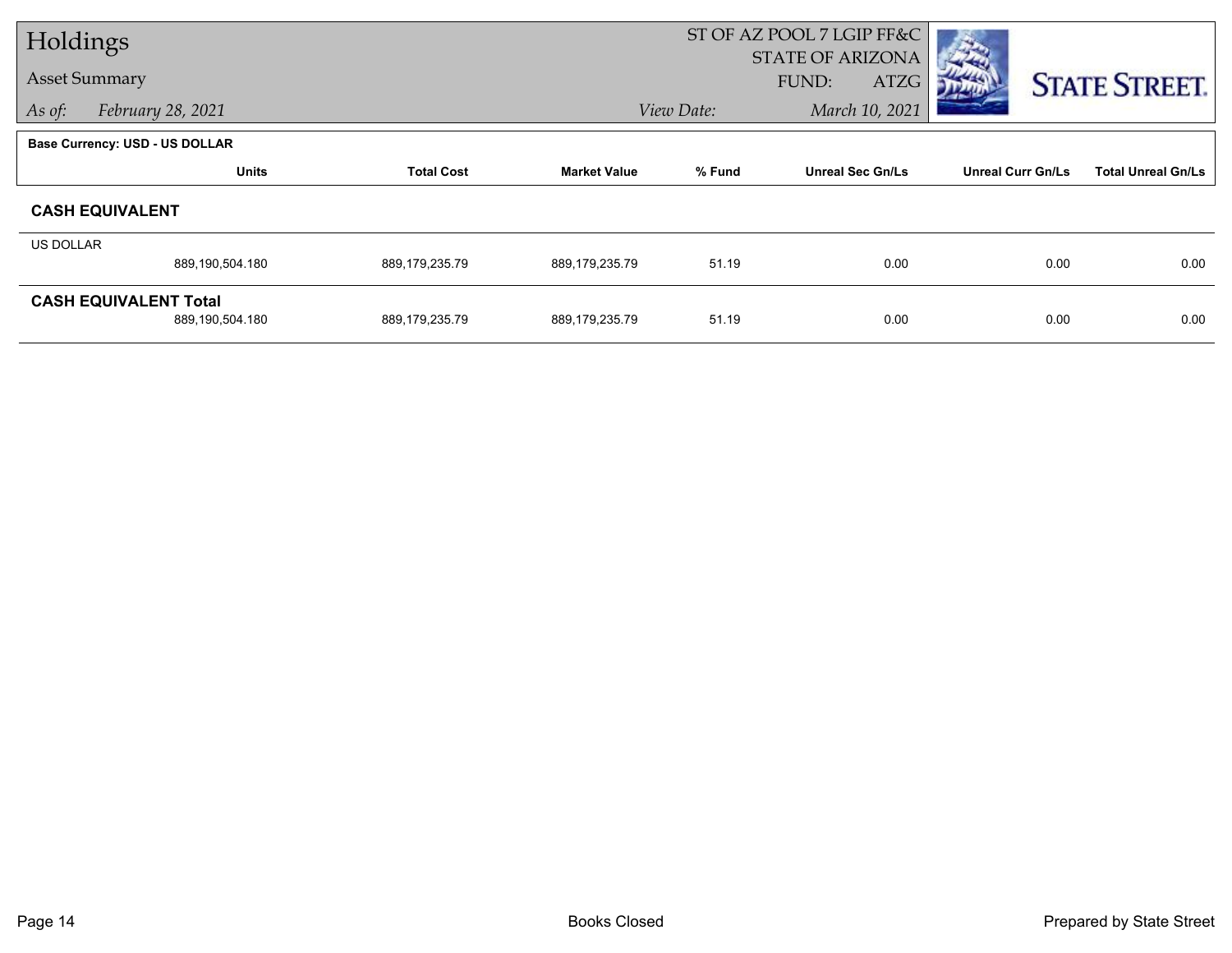| Holdings  |                                       |                   |                     | ST OF AZ POOL 7 LGIP FF&C |                                          |                          |                           |
|-----------|---------------------------------------|-------------------|---------------------|---------------------------|------------------------------------------|--------------------------|---------------------------|
|           | <b>Asset Summary</b>                  |                   |                     |                           | <b>STATE OF ARIZONA</b><br>FUND:<br>ATZG |                          | <b>STATE STREET.</b>      |
| As of:    | February 28, 2021                     |                   |                     | View Date:                | March 10, 2021                           |                          |                           |
|           | <b>Base Currency: USD - US DOLLAR</b> |                   |                     |                           |                                          |                          |                           |
|           | <b>Units</b>                          | <b>Total Cost</b> | <b>Market Value</b> | % Fund                    | <b>Unreal Sec Gn/Ls</b>                  | <b>Unreal Curr Gn/Ls</b> | <b>Total Unreal Gn/Ls</b> |
|           | <b>FIXED INCOME</b>                   |                   |                     |                           |                                          |                          |                           |
| US DOLLAR |                                       |                   |                     |                           |                                          |                          |                           |
|           | 848,000,000.000                       | 847,974,119.38    | 847,944,509.08      | 48.81                     | $-29,610.30$                             | 0.00                     | $-29,610.30$              |
|           | <b>FIXED INCOME Total</b>             |                   |                     |                           |                                          |                          |                           |
|           | 848,000,000.000                       | 847,974,119.38    | 847,944,509.08      | 48.81                     | $-29,610.30$                             | 0.00                     | $-29,610.30$              |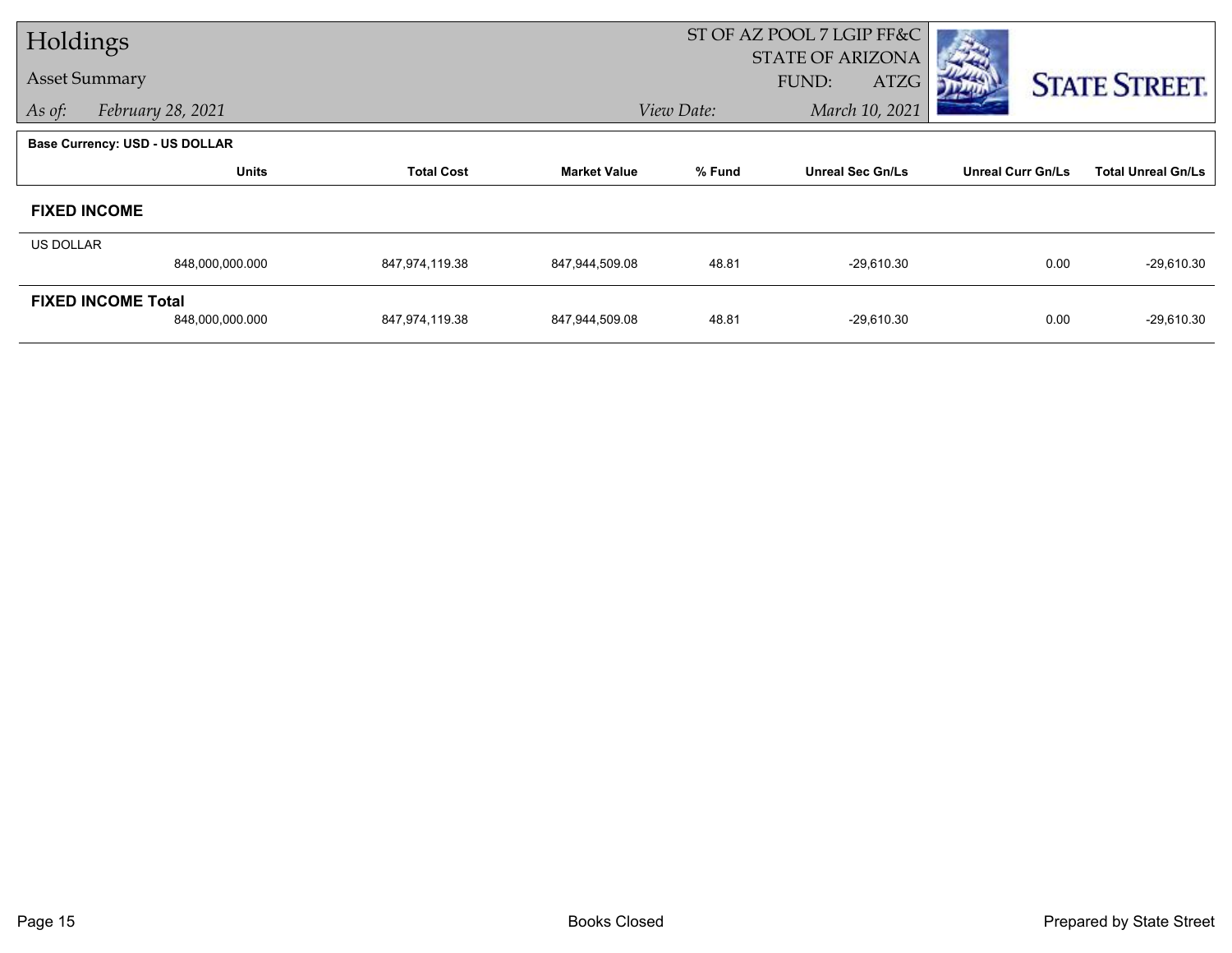| Holdings                   |                                       |                  | ST OF AZ POOL 7 LGIP FF&C |                      |                         |                          |                           |
|----------------------------|---------------------------------------|------------------|---------------------------|----------------------|-------------------------|--------------------------|---------------------------|
|                            |                                       |                  | <b>STATE OF ARIZONA</b>   |                      |                         |                          |                           |
| <b>Asset Summary</b>       |                                       |                  |                           | <b>ATZG</b><br>FUND: |                         |                          | <b>STATE STREET.</b>      |
| As of:                     | February 28, 2021                     |                  | View Date:                |                      | March 10, 2021          |                          |                           |
|                            | <b>Base Currency: USD - US DOLLAR</b> |                  |                           |                      |                         |                          |                           |
| <b>Total Cost</b><br>Units |                                       |                  | <b>Market Value</b>       | % Fund               | <b>Unreal Sec Gn/Ls</b> | <b>Unreal Curr Gn/Ls</b> | <b>Total Unreal Gn/Ls</b> |
| <b>FUND Total</b>          |                                       |                  |                           |                      |                         |                          |                           |
|                            | 1,737,187,965.840                     | 1,737,150,816.83 | 1,737,121,206.53          | 100.00               | $-29.610.30$            | 0.00                     | $-29,610.30$              |